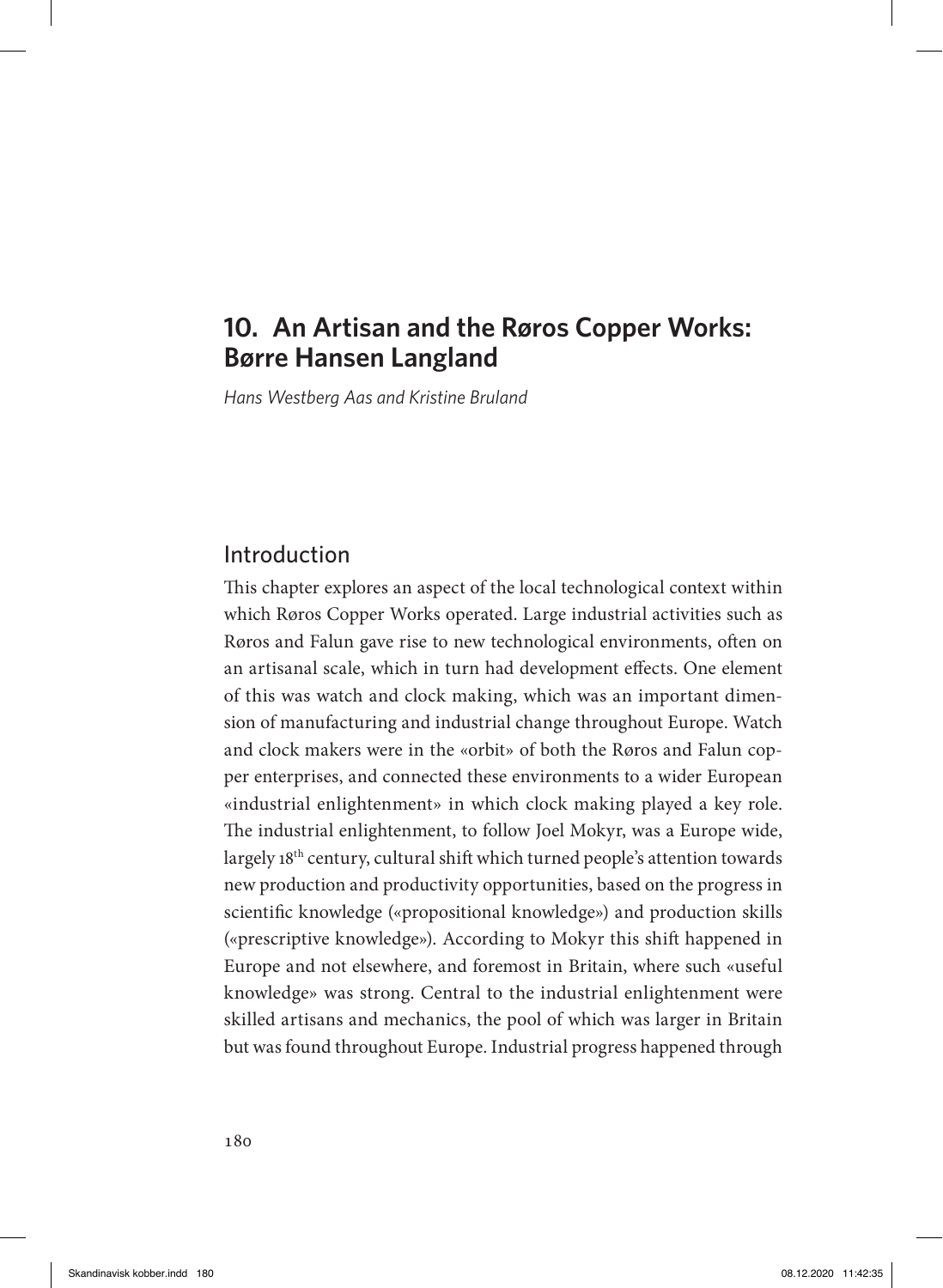the combination of different knowledges, and its growth is also associated with the increase in meeting places – such as scientific societies, informal groups, coffee houses, exhibitions and many more – where the different relevant knowledges, of the *savants* and the *fabricants,* could be communicated, fused and developed (Mokyr, 2004, 2009). Clock makers, Mokyr holds, were among the artisans and mechanics on whose workmanship «technological progress depended» (Mokyr, 2009, p. 110).

Here we explore the life and work of a local farmer, Hans Børre Hansen Langland (1732–1820), who was linked to the Røros Copper Works, and who not only became a rather prolific clock maker and metal-working artisan, but left an important diary record of his work. Langland was formally connected to Røros by virtue of the fact that he lived close to it. Both of Røros and Falun enterprises enjoyed privileged rights to exploit natural and human resources in their localities. The Røros Copper Works was granted royal monopoly rights to copper ores, water, forests and labour inside the so-called «circumference» (a circle area of approximately forty-five kilometers around the Old Storwartz mine.). The Røros company vigorously fought to maintain and even extend these rights into the 19<sup>th</sup> century (see chapter 4 by Henrik Thommesen). Falun Copper Works enjoyed similar rights, but its governance structure and organization, of far older provenance, were different and inputs, such as charcoal and transport for smelting, were provided by several self-sufficient and independent metal making works («bruk»; see Nordin 2020, p. 12). Around each of the copper works grew sizeable communities and distinct trade patterns. In the second half of the 18th century Røros Copper Works employed around 1400 workers in the mining and refining processes, and a further 1000 farmers who also performed obligatory work for the copper enterprise. Copper production required large supplies of wood for constructing the mine shafts, fuel for heating the shafts' rock walls before hacking out the copper ores, charcoal for smelting the ore and so on. Local farmers worked as charcoal burners, forestry workers felling trees and chopping wood, and they transported charcoal, firewood and timber, copper ores and other materials to and from the mines, smelting works, forests, etc.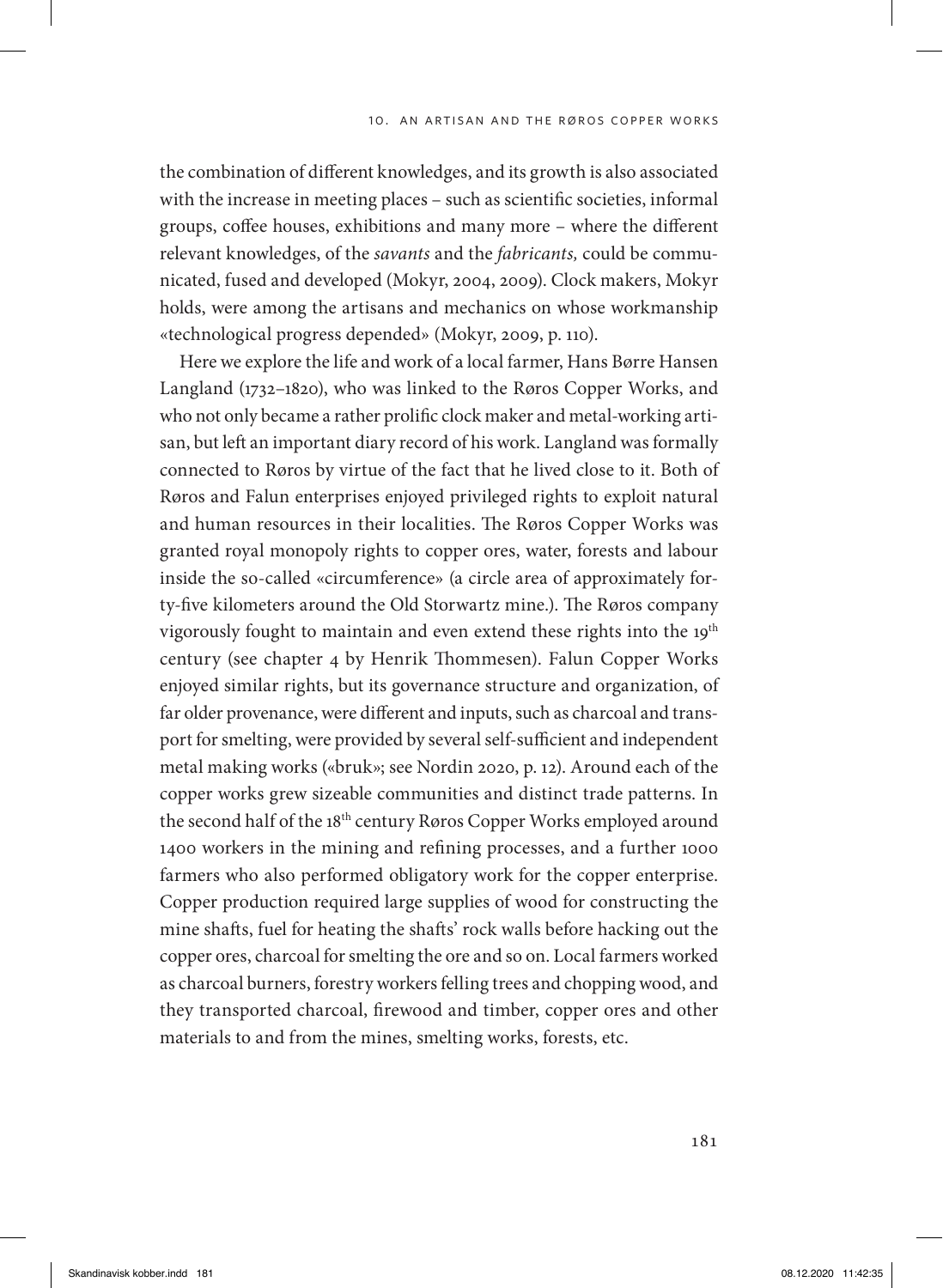Artisanal activities were common, because farmers manufactured at least some of their own tools and equipment. As the Røros Copper Works developed other artisanal activities emerged in the area, notably clock making. The production of clocks and watches has long been recognized as important for the evolution and progress of industrialization. Clocks had complex gearing – a mechanism that was used in many other industries including textiles. It has long been argued that the tool making skills of clock and watch makers played a key role in making tools and machinery for a range of other industries, as well as mechanical and scientific instruments. Many of the Industrial Revolution's mechanics came from a background in clock making, and «[t]he importance of watch-making for the textile industry cannot be overstated» according to Allen (Allen, 2009, p. 204). Yet the world of clock making and machine making for industries such as textiles, were in many respects very different. The scales were far apart, with no easy transition from highly precise production of small parts and fine tools using malleable metals, to making large items and machinery of iron.<sup>1</sup> Although clock making in industrial districts was widespread, questions about how exactly horology contributed to the development of other industries are far from fully answered.

To address such concerns, one approach is to focus on the knowledge field of horology. Was horology a field where science and technique met – a field of the new industrial enlightenment that swept over Europe, and above all Great Britain, in the late  $17<sup>th</sup>$  and  $18<sup>th</sup>$  centuries? What was the relevance of the knowledge field for other forms of useful knowledge? Connections between horology as a knowledge field with other fields can be sought in several ways; for example by looking at the career paths of individual clock makers, clock makers' prosopographies, or investigating meeting places, such as learned or technical societies, where different knowledges – residing in different people and occupations – would meet and knowledges might be exchanged or fused. These changes in technological capability

<sup>1</sup> Gillian Cookson cautions that although they were much in demand in the early phases of the Industrial Revolution, their role during what she has dubbed «the age of machinery» was less important after the development of machine tools. She notes that «the essential innovations in machine-making tools, notably to the lathe and the planer, were the work of engineers such as Wilkinson, Bramah, Maudslay, Clements, Roberts, Whitworth, Fox, Nasmyth and Murray, none of whom was connected with clockmaking». From Cummins and O'Grada (2019), p. 17.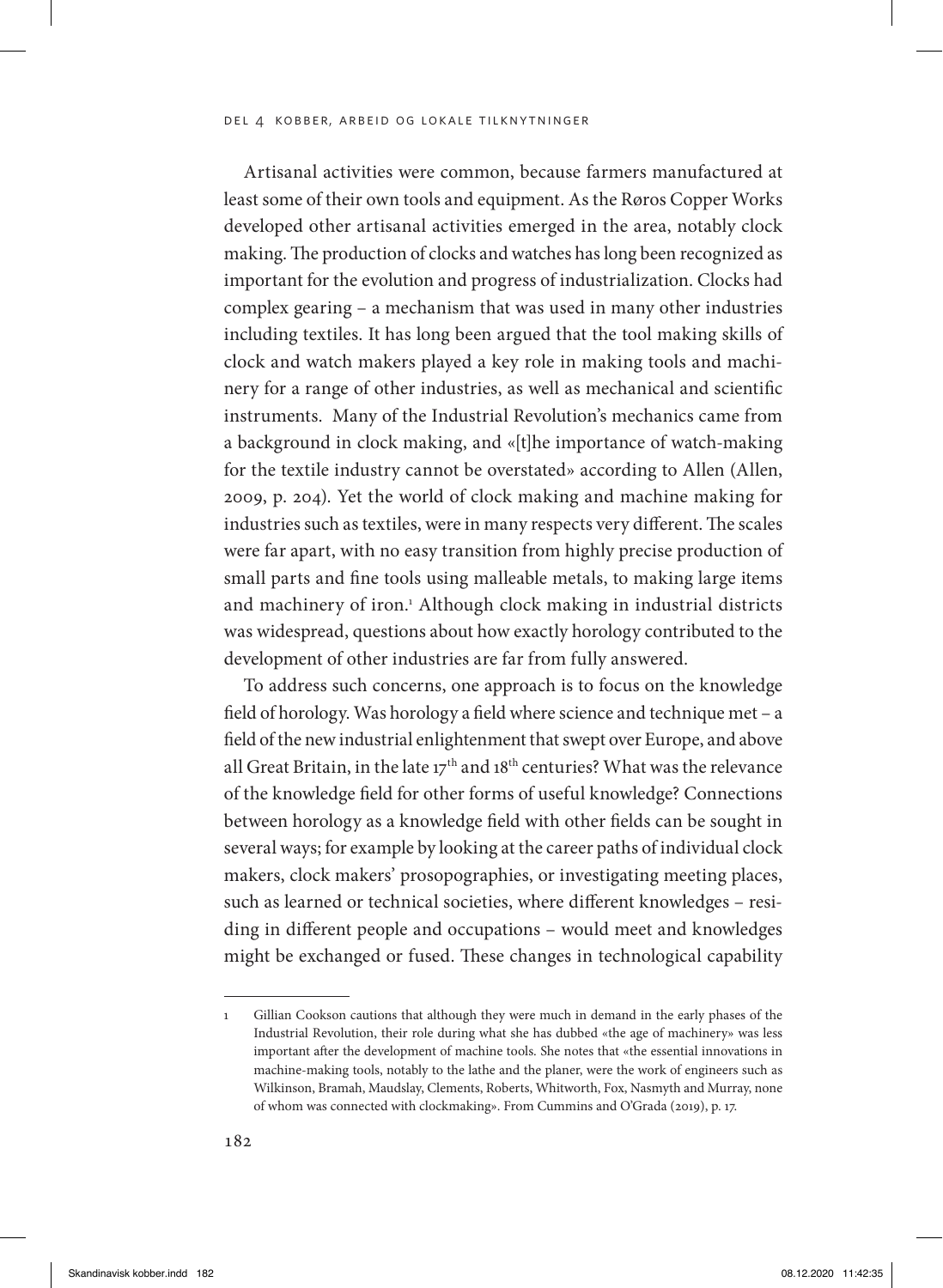were complemented and fostered by demand changes – the consumption of time pieces was growing, and reached new segments of society. The factors influencing such demand have been sought in the social and economic order of the day – from the aim to increase labour discipline via time control, to emulation and consumers' desire for luxury consumption (Thompson, 1967; Berg & Clifford, 1999). As a result of these changes distinct clock making regions or districts developed in many countries in the early modern period, but clock making also grew in regions that were industrialising on other bases.

Even though Røros was a remote region it was not exempt from these developments. Hans Børre Hansen Langland lived in Ålen, on a remote farm in the southern Trøndelag region of mid-Norway. However the district was known for a number of excellent clock and watch makers. He lived at the family farm, Langland, together with relatives and other people, about sixteen in all. Langland was primarily a farmer, but combined farming and working with the Røros enterprise with making and selling a broad variety of items, among which were clocks and watches. Combining farming with other work was common in Scandinavia, most often with fishing, forestry or small scale manufacturing. Langland was directly connected to the copper industry because he was obliged to undertake work for the Røros Copper Works, since the farm was inside the circumference and transported copper ore, wood and other forest products for the mine. Most of this work was delegated to family and others, while Langland himself organized it. Transport was seriously difficult and dangerous, due to the climate and fragile transport network, and his diary reports on deaths due to drowning or other transport accidents. Nevertheless, this was a major source of income for Langland and his household, perhaps more so than for other farmers in the region. During the 18<sup>th</sup> century the Røros Copper Works was expanding production and new, large copper ores were found and exploited. The Mugg mine, Christianus Sextus and large parts of the Storwartz field were all in operation during the period, with impacts not only on the Røros Copper Works' owners and officials, miners and farmers alike, but also communities further afield (for instance, horses from Sogn, 400 kilometers away, were bought by the Røros Copper Works). One important question is what the impacts of the Røros Copper Works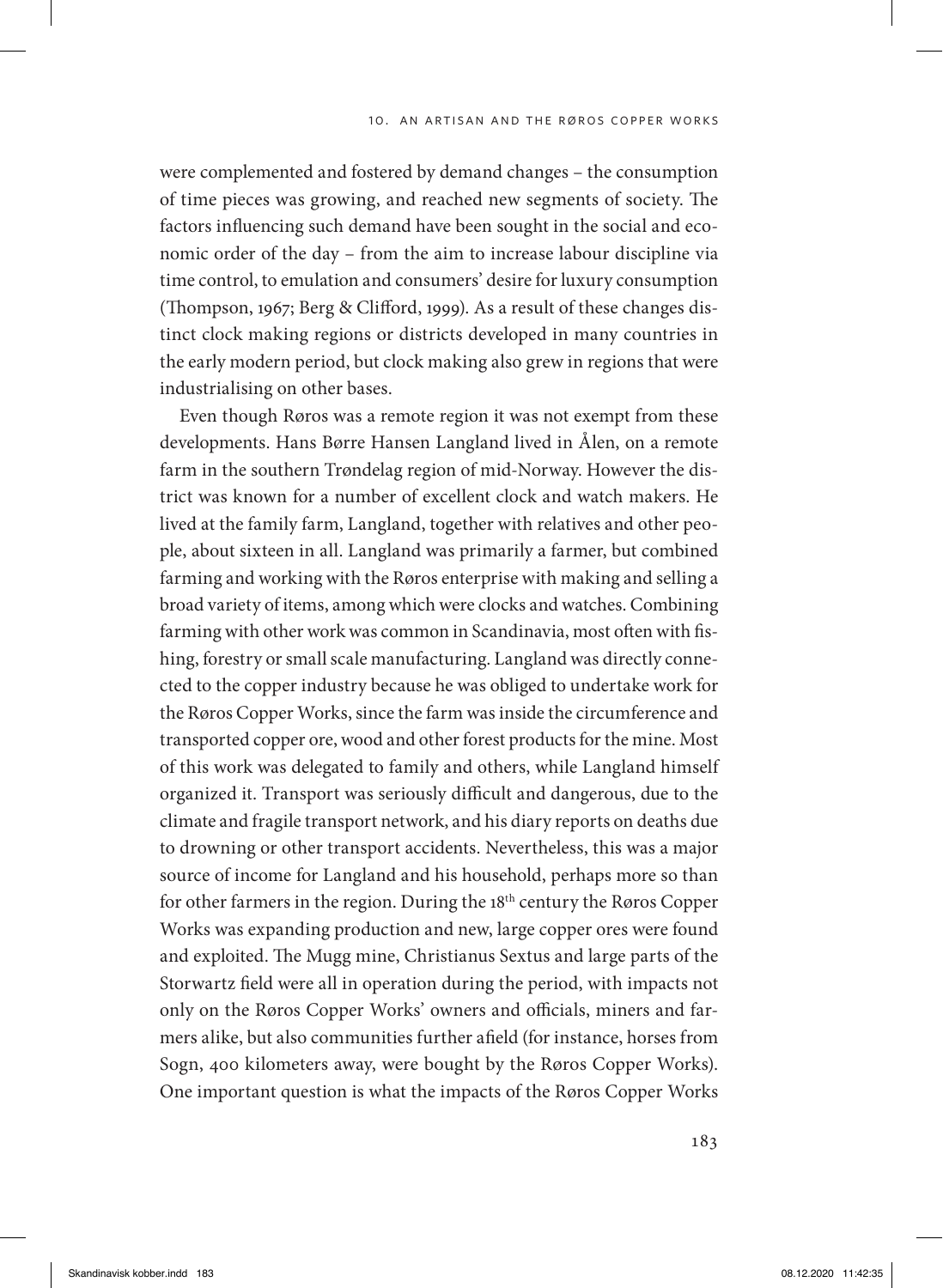were for the region. Here we explore this by looking at the relations between the Røros Copper Works and Langland: what happened in terms of transactions, exchanges and societal changes?

## *The source diary*

The key source we have for answering such questions is Langland's diary. For most of his adult life Langland wrote a diary, or *Journall or Diarium* as he called it. On its first page he writes that he kept the diary «to draw up what I make in my Profession, so I can see whether I am debtor or creditor, owe or shall receive, and if someone owes/orders [unclear in ms.] something whether it is completed or not». A large part of the diary has survived  $-$  130 pages  $-$  spanning the last half of the 18<sup>th</sup> century.<sup>2</sup> The diary falls into two parts. First there is an account section, which lists what he sold, to whom, prices and payments received, and second, a more discursive part which is more diverse and includes descriptions of daily tasks – dominated by farming – weather observations, and reflections and comments on innovations, scientific discoveries and world events. The diary was written over a long period, from 1754 to 1809, beginning when Langland was twenty-seven years old and ending when he was seventy-seven, thus covering fifty-nine of his eighty-nine years of life.

# The technology of time pieces $3$

When Langland entered the field of horology, he entered a field with a long history, characterized by small and major innovations and often co-existing with older techniques, such as sun dials. Some ancient time pieces were extraordinarily complex and sophisticated; they could keep unequal day and night hours and different hours according to the season, while the Chinese Su Sung water wheel of 1094 featured an escapement and balance weights. Mechanical clocks are believed to have existed from about the 13<sup>th</sup> century and became more numerous and elaborate during

<sup>2</sup> The original diary is held by the Statsarkivet in Trondheim, Privatarkiv 46. We are using the transcribed version of the diary, created by Trond Bjerkås, and we follow the pagination in the two parts of the transcription. References to the diary are given to the relevant part of the diary – Diary I or Diary II. All translations from Norwegian to English are by the authors.

<sup>3</sup> This section draws on Cipolla, 1967, and Landes, 1983.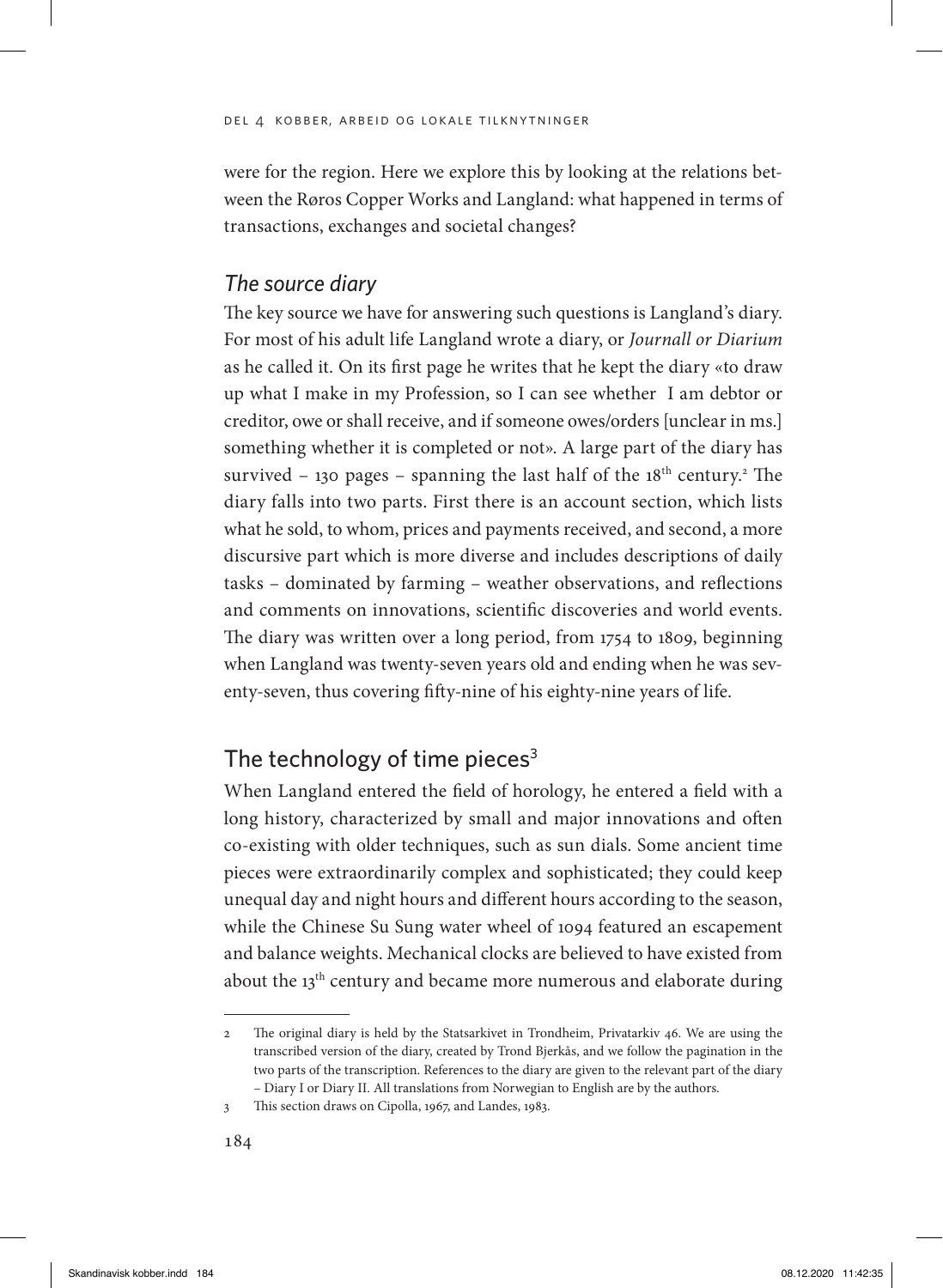the 14<sup>th</sup> century: astronomical movements were added to the movement of time, such as globes and spheres. Large clocks were made to adorn public buildings; they were expensive, mostly made of iron, and often installed on churches, monasteries and town halls. Perhaps the most famous in Scandinavia is the 14<sup>th</sup> century astronomical clock in Lund in Sweden. The Hansas installed one in Bergen in 1480–1481, and in the 16<sup>th</sup> and 17<sup>th</sup> centuries town clocks appeared in other Norwegian cities (see Ingstad, 1980). These public clocks required attendance because they were imprecise and needed frequent adjustments. As Cipolla (1967) notes, precision may not have been a priority – it was thought unnecessary to add a minute hand to the hour hand on clocks for a long time. Typically, clocks lost about fifteen minutes a day, and it was common that the clock makers were tasked with adjusting the clocks two or three times a week. The older technology, sun dials, did not disappear but remained, and were at times used to reset the mechanical clocks. Although lack of precision continued throughout the middle ages, some astonishing feats were achieved: the 1350 clock on Strasbourg cathedral included

a moving calendar and an astrolabe whose pointers indicated the movements of the sun, moon and planets. The upper compartment was adorned with a statue of the Virgin before whom at noon the Three Magi bowed while a carillon played a tune. On the top of the whole thing stood an enormous cock which, at the end of the procession of the Magi, opened its beak, thrust forth its tongue, crowed and flapped its wings (Cipolla, 1967, p. 44).

The arrangements of the clocks were linked to religious beliefs, and to astronomy and cosmology, but also to practical tasks. According to Bartolomeo Manfred in 1473, referring to the public clock in Mantua, it showed the right time for «phlebotomy, surgery, dress making, for tilling the soil, undertaking journeys and for other things very useful in this world» (cited in Cipolla, 1967, p. 42).

While medieval clock makers «added wheels to wheels» – to the extent that they could not be counted (Cipolla, 1967, p.46) – rather than improving the escapement mechanism on which precision really depended, much of early modern innovation focused on this mechanism. The energy source of clocks was gravity and weights – slowly descending suspended weights (and counter weights). This was linked to clogs – toothed wheels – rotating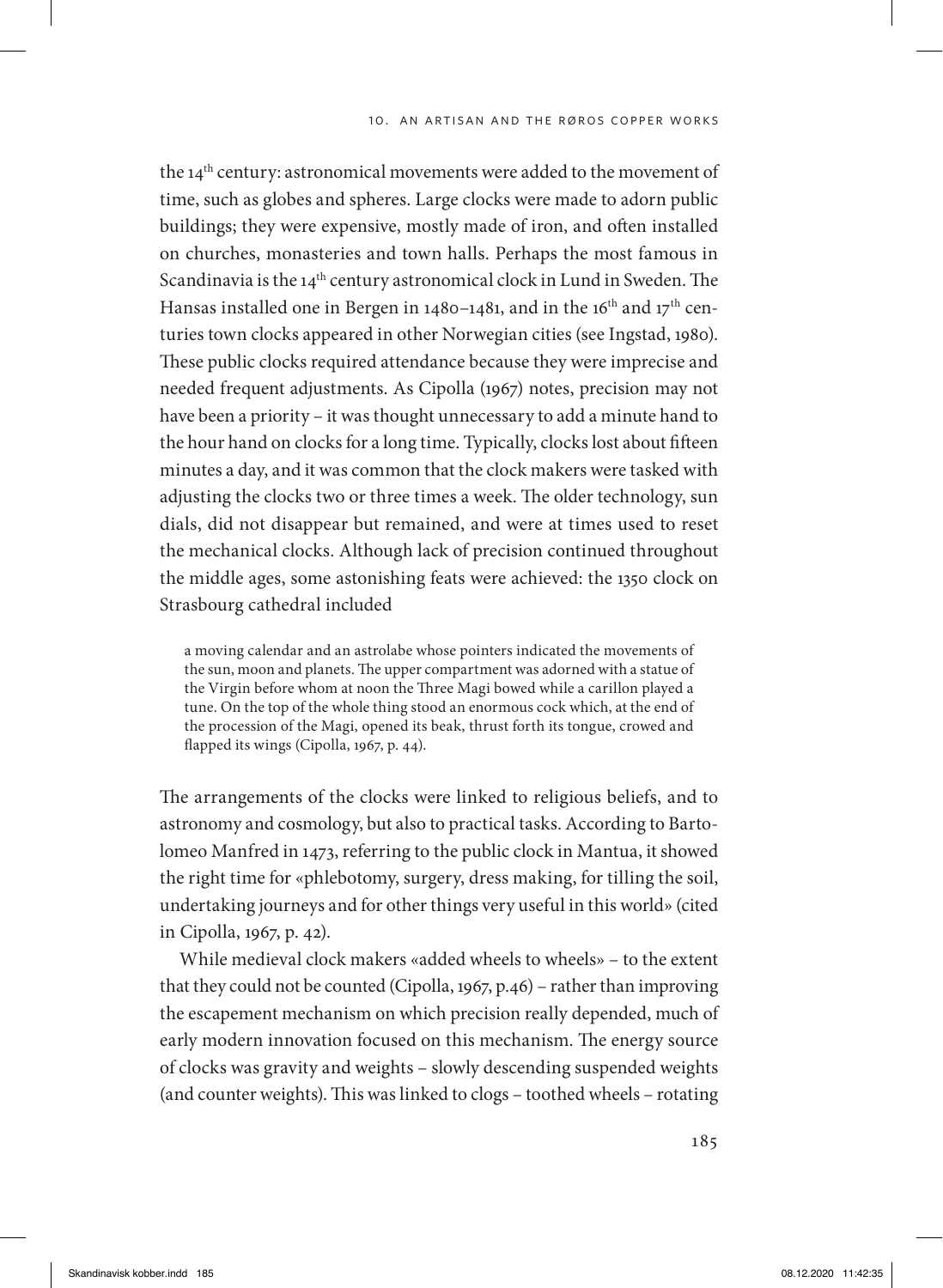#### del 4 kobber, arbeid og lokale tilknytninger

with the descent of the weights. The rate of rotation was controlled by the escapement mechanism, often of a verge and foliot type. The verge was a vertical rod, with two small metal pallets fastened to each end, set at right angles to each other and engaging with a toothed wheel. One pallet halted briefly the movement of the clog, then the other pallet released it. This mechanism moved the hands that showed the time, and also made the audible tick-tock sound of the clocks. The foliot was a horizontal bar with weights near the ends, and by moving the weights in or out along the bar the speed of the clock could be adjusted. A common arrangement was to have two of these sets inside a clock – one moving time, the other had some audible feature – the striking of a bell every hour for example. By «adding wheels to wheels», or sets, time pieces could have many different functions – showing hours, minutes, and seconds, playing tunes, showing celestial movements, etc.

An alternative to this system came in the mid-16<sup>th</sup> century, in which the escapement was regulated by a spring, rather than a foliot. It was the slow unwinding of a steel spring that moved the mechanism, and no longer the foliot with weights, and gravity. Verge escapement was also used in smaller time pieces – portable clocks and pocket watches – which became more numerous in the late  $15<sup>th</sup>$  early  $16<sup>th</sup>$  centuries, although poor precision remained a problem. Many were luxury items, highly decorated and expensive, involving new skills and artisans, including goldsmiths and jewelers, in their production.

The verge escapement mechanism was also used in pendulum clocks (introduced by Christiaan Huygens in 1656) but was often replaced by anchor escapements after 1666. A string of other innovations followed. One problem was that changes in temperature caused the metal to expand. Solutions were sought in the gridiron pendulum of the 1720s, the mercury pendulum of 1726 and the self-adjusting pendulum bob of the 1730s. The same was a problem in watches, and the measures introduced to solve it included bi-metallic use, compensation curbs on the spring and so on. Another key area where innovations were made concerned the friction at the escapement and irregularities of the train. Numerous experiments were made in the late 17<sup>th</sup> and 18<sup>th</sup> centuries and resulted in a variety of measures to reduce friction. The introduction of the balance spring, in the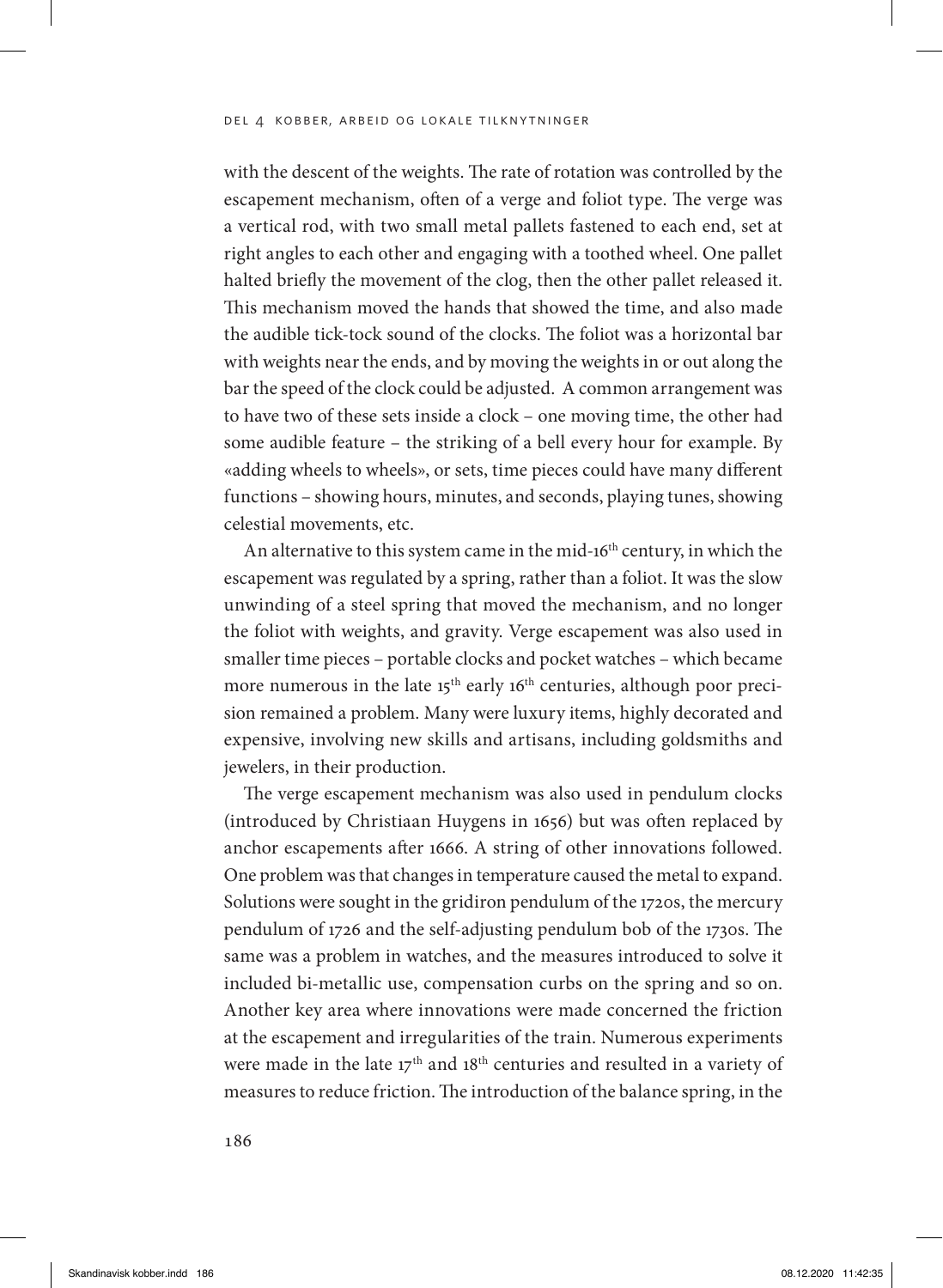mid- $17<sup>th</sup>$  century, increased precision considerably – «to, say, five minutes». Adding minute hands became more common, but were at first numbered in Arabic numbers whereas hours were in Roman. Second hands began in the 1690s, and Arabic numbers were abandoned in late 18<sup>th</sup> century (Landes, 1983, pp. 128–29). Springs were also used in clocks, replacing weights or pendulums.

Clock and watch making grew through the 18<sup>th</sup> and into the early 19<sup>th</sup> centuries resulting in a huge variety of time pieces, catering for all market segments. The innovation of the repeater introduced more complexity. From the 1750s repeaters could be prompted to mark the hours, quarters and minutes by different sounds. It is thought that a famous London maker, John Ellicott, was the first to produce minute repeaters during the second half of the  $18<sup>th</sup>$  century. During the  $19<sup>th</sup>$  century, following the improvements made by Abraham-Louis Breguet, the minute repeating mechanism became much more common but was still to be found only in the best watches as it was expensive to make. To actuate the repeating mechanism meant pulling a cord (the pull repeater), pressing a button or, in the early versions, by both pushing and depressing the pendant (the top) of the watch.4 As we shall see, repeaters, and datum clocks, avance clocks and moon clocks, were all included in Langland's production range.

By the mid-18<sup>th</sup> century there were clock and watch making production sites in Geneva, London, Paris, the Blois, the Black Forest, the Jura, in Preussen where the King promoted production in Berlin, in Russia close to Moscow, a factory was established in Lisboa and Christopher Polhem started his Stjärnsunds Manufakturverk in the Dalarna in Sweden, a short distance from the Falun Copper Works (Stora Kopparberget), and relatively close to Røros.

# Langland's production of time pieces: types and quantity

Although living in a remote area, Langland thus worked in a complex technical field and a geographically extended context in which innovation was ongoing and technological sophistication was increasing. His work

<sup>4</sup> This draws on Wikipedia, retrieved 15 April 2020, https://en.wikipedia.org/wiki/Repeater\_ (horology). The quarter repeater strikes the number of hours, and then the number of quarter hours since the last hour. The mechanism uses two chimes of different tones.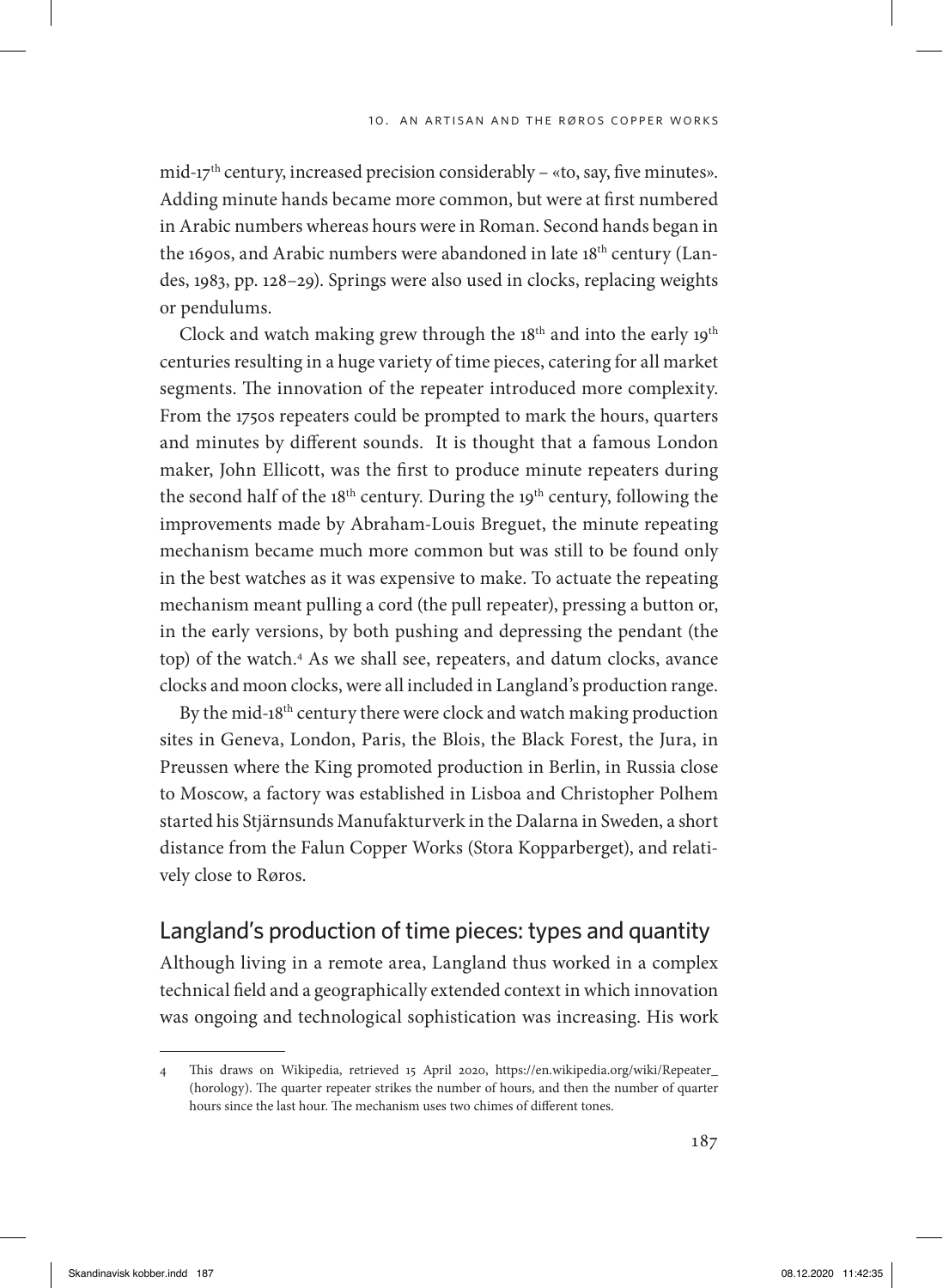#### del 4 kobber, arbeid og lokale tilknytninger

should be seen in this wider context, and itself exhibited some complexity. Eight types of clocks can be identified. They are:

- (1) *«Vekker» alarm clock.* These were probably *longcase clocks with alarm* function. They did not strike at the hour, and they most often had just one hand, at times two. The cheaper ones had to be wound up every day, the more expensive, every two days and towards the end of the 18<sup>th</sup> century eight days clocks became common. Langland sold alarm clocks of different sizes, prices, and intervals between winding up, such as an alarm clock «which runs for 8 days».
- (2) The second type is the *«Viser»* or *«Visarverk»,* a *clock without strike*, which solely showed the time – there was no alarm function nor did they strike at the hour. This type was relatively cheap, and among the first of the floor-clocks that were widely used in the region. Langland made such clocks to different sizes and prices. They required winding up every twenty-four hours, every three days or every eight days. There are entries such as «Small longcase clock 3-days», «8-days longcase clock», «A small longcase clock which is wound up every 24 hours».
- (3) A third type is the *«Repeter-ur» repeater, clocks with repeat function* striking at regular intervals. The strike of the clock can be triggered, and the strike for the last hour, hour and quarter hour, and minutes (minute repeater) repeated. These were complex mechanisms, used in watches from the late 18<sup>th</sup> century, but also used in floor clocks. One way to activate the repeat mechanism was, for example, by pulling a string to let the user know what the last full hour had been. It allowed, as Erik Ødegaard puts it, the man of the house to pull a rope running from the clock to his bed, and in that way get to know how many hours the clock had struck last time.<sup>5</sup> Examples from Langland's list are many - he sells, for example, «Repeater clock with cuckoo», or in most cases just «repeaters».

<sup>5</sup> Correspondence with clock maker Erik Ødegaard, May 2020.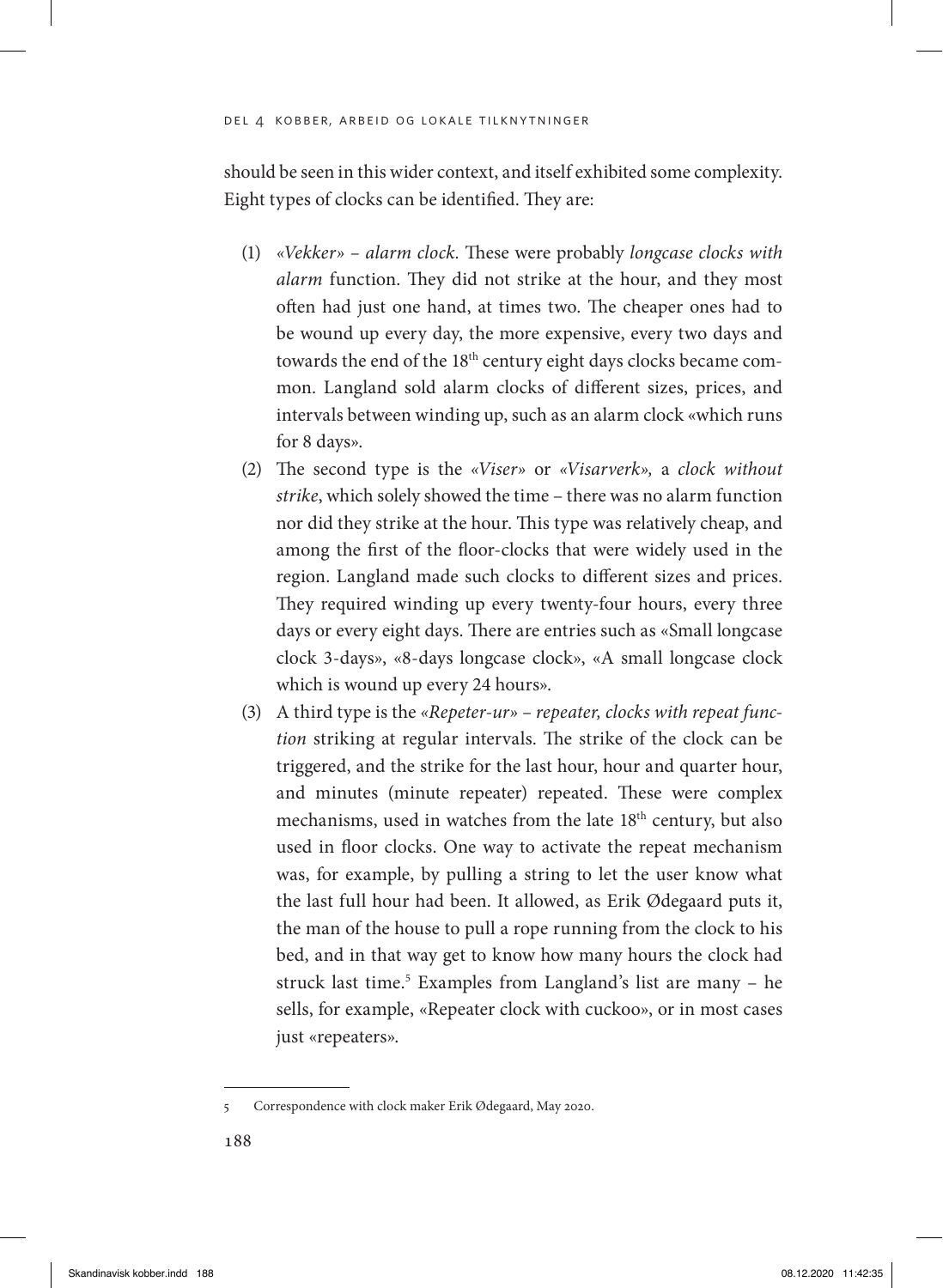- (4) There are *«Slagur» clocks with strikes*, striking at regular intervals, often at the hour. Such clocks were usually made as longcase clocks in the South Trøndelag district, but not exclusively so. Energy was imparted by weights, often a pendulum. Springs were commonly used in the table clocks with short pendulums, and in wall clocks with short or longs pendulums. They required winding up, some every twenty-four hours, most every eight days. Langland lists many of these clocks, for example «8-days clock that is driven by springs» and a «Cabinet clock» with a dog on it.
- (5) A fifth type is *«Lomme ur» pocket watches*, small timepieces of a size that allowed them to be carried. The power source in portable time pieces was often a torsion steel spring, which would drive a balance wheel or verge escapement mechanism, and which had to be wound up at intervals. There is some uncertainty whether or not Langland made and sold pocket watches, but he undoubtedly repaired several.
- (6) *«Datum ur».* These are longcase clocks with a plate or panel for thirty-one days, which showed the date, and requiring a hand solely for this purpose.
- (7) *«Avancer ur»* are *avance clocks* often referring to pocket watches which had a mechanism to change the speed, to make the clock run faster (avance), or to slow it down (retard). In Langland's case these clocks may have been smaller clocks, which could be regulated to run faster or slower.
- (8) *«Maane ur»* or *moon clocks*, were most probably floor clocks that showed the 29.5 days phases of the moon on the half-moon shaped upper part of the clock face.

It is not easy to determine the type of time piece that Langland's terms refer to, and thus the kinds of time pieces he made and sold. And understanding his output is complicated by the fact that, in Norwegian there is no clear distinction between clocks and watches – a clock («klokke» or «ur») can refer to both. Langland uses the word pocket watch («lommeur») but not consistently – at times «ur» refers to pocket watches. For the most part the material at hand does not offer any clear insight into the detailed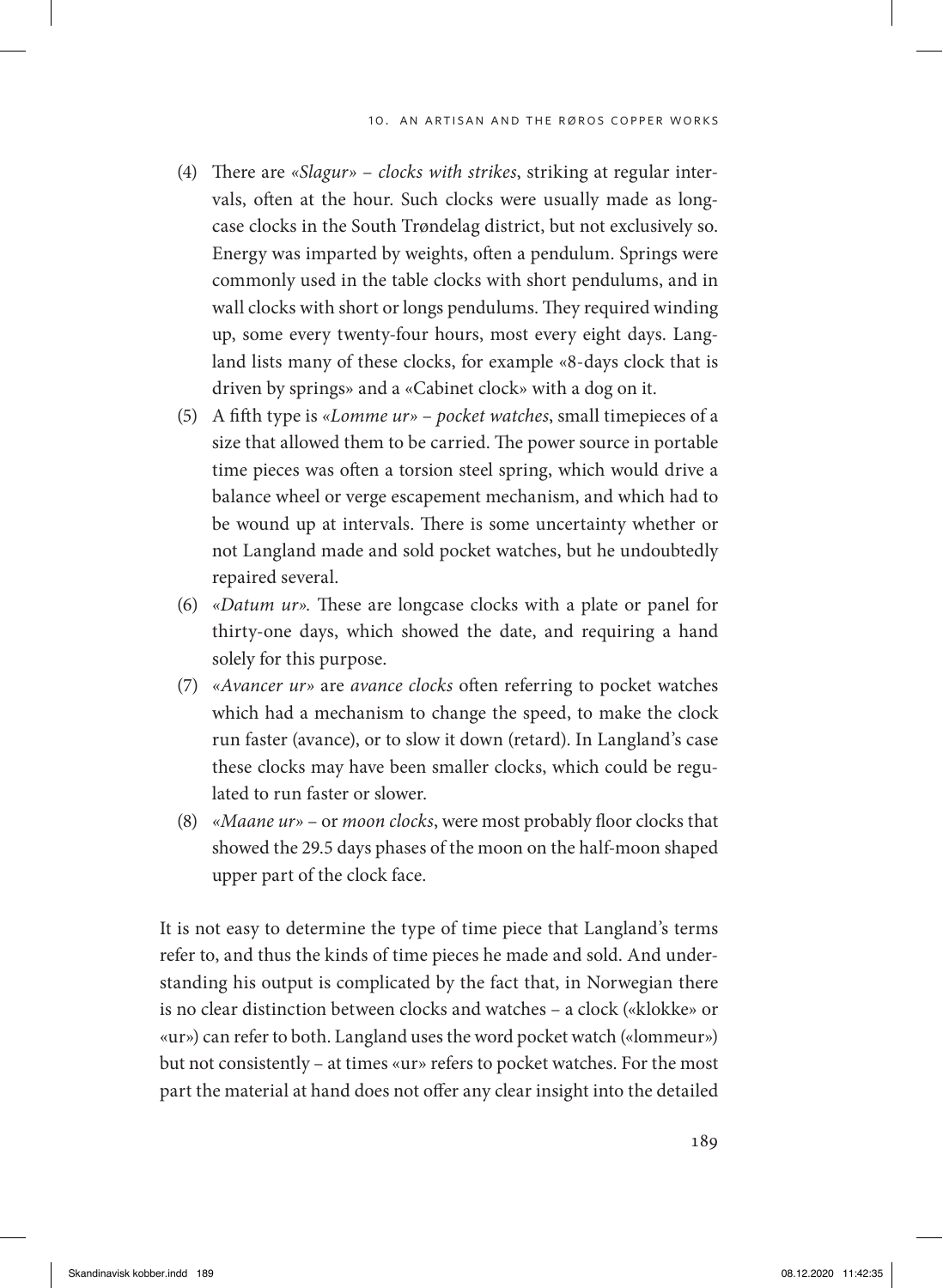mechanisms of his time pieces – apart from occasional instances where details such as «springs», «round glass face» and «lacquered plate» appear that throw some light on the matter. We return to this issue below.

Using the diary and available literature we can estimate how many time pieces Langland made during his life: the total would be in the region of 380. Langland listed and numbered his time pieces in the diary, but the series is broken where pages are missing. The first clock noted is no. 16, the last is no. 320. But drawing on occasional mentions of clocks elsewhere in the diary, and historical literature, 380 seems to be a good approximation. This suggests production of about five clocks per year over his working life, around nine during the last ten years when he probably worked together with his son-in-law Ingebrigt Jonsen Grønli.<sup>6</sup>

Clocks were and are complex mechanisms, built up of a large number of parts of varying sizes and materials. In Langland's case, and according to the diary, the tools for clock making as well as the clock's constituent parts, were largely made by him – while some were procured. In other words, the construction of clocks was a combination of making and buying parts and assembling them. Langland probably made the cases for the clocks himself, since he noted only in some instances that the case was not included. And likewise with weights – they were at times excluded from the sale. Most of the weights he made were of cast iron but some he made of copper, which Langland had easy access to from the Røros Copper Works' smelting works Dragås, nearby, and from drivers of copper ore passing the Langland farm on their way to and from Dragås (Ingstad, 1980, pp. 388–89). Langland also bought weights from Dragås – twelve in March 1770 for instance – from where he also bought iron and steel (Part II, pp. 8–10). The wheels of the clocks were sometimes bought, as in March 1767 when Langland received «some brass wheels» from «Ole Tomte in Sweden», adding a despondent «not of the best brass» (Del II, p. 2). That Langland also made tools for metal working, as well as for farming, textiles, wood and clock work, is mentioned in a reference letter to the Royal Norwegian Society of Science in Trondheim in support of Langland's application for a prize (Aas, 2019,

<sup>6</sup> Two clocks not in the diary are: clock no 3, exhibited in the Ålen Museum, probably made in 1760, and no 7, from 1760, mentioned by Ingstad (1980) p. 389. Langland's working life is reckoned to have started in his mid- twenties and lasted until he was about 80 years old.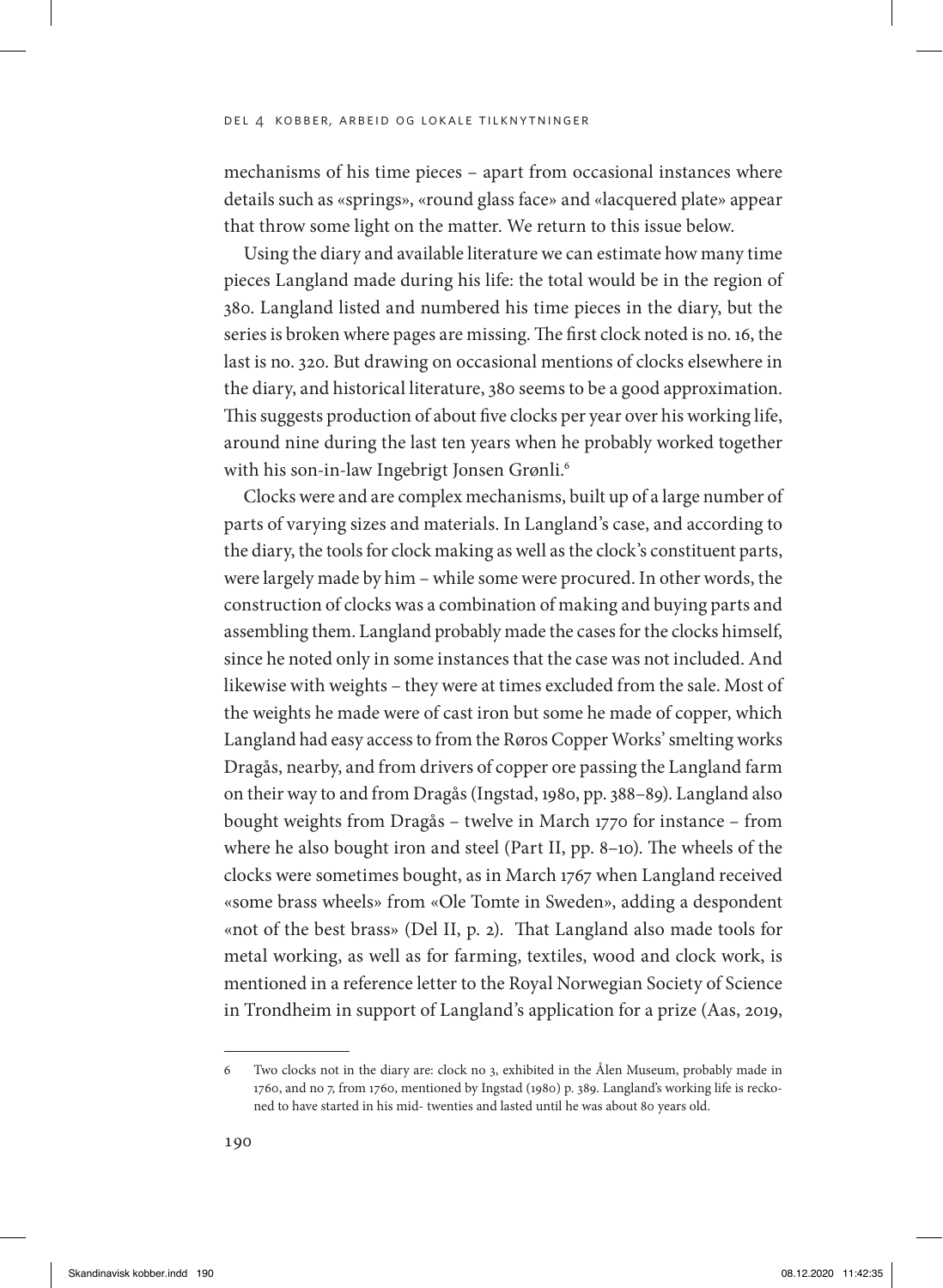p. 48). Langland made toothed wheels for clocks, and the tools with which to make them: in March 1760 he sells «an instrument [made] by me to cut up the wheels for the clock with strikes» to a Swedish musician, for which he was paid upwards of twelve rigsdaler. (The large majority of Langland's clocks with strikes cost from fifteen to twenty rigsdaler, while a cow cost about five.) Of other inputs Langland purchased, glass, clock hands, files, and chains were brought from Christiania (now Oslo); iron and iron rods, brass, steel, springs, files and chains from Røros, and inputs were also bought further north. He refers for example to «brass and tin that I bought in Trondheim», in the autumn of 1765 or 1766, and to getting brass from Levanger in March 1769. The range of inputs was wide, including also gold coating, grinding stones, hemp rope, oil, and many more items (Diary I, p. 112; Diary II, pp. 1–11).

## Repairs and alterations

Langland also had a repair business. The diary has a list *On reparation of clocks*, for two periods, 1762–1771 and 1778–1799, missing pages accounting for the break. There are seventy-eight repairs and renovations noted for these twelve years – varying from one to twenty-three per year. Among the customers in 1770 were the Director at Røros, Peder Hiort, who had his pocket watch repaired, the Provision Accountant Fyhn whose time piece had «new hands» put on, while he repaired «the spring» for Mines Accountant Støp and carried out repairs for the «Head of Mines» in 1779. There is a certain cluster of pocket watches early on, they accounted for twenty-one of the forty-seven repairs in the first period, falling sharply to two during the second.

Langland also made alterations, such as adding alarm functions, for instance to John Koch's clock (clock without strike) in 1765, and to one that Johannes Skomager had bought from him a couple of years earlier, and he added a «spindle» in Smelting accountant Bredahl's clock in 1770.

Some technical details emerge: the use of springs (in 1765 he repaired a clock with strike «which is run by springs» for Peter Abildgaard) and increasing number of hands on the clocks. He sold a clock with three hands (no. 46) in the mid-1770s, and two clocks with strikes (no. 257) with

191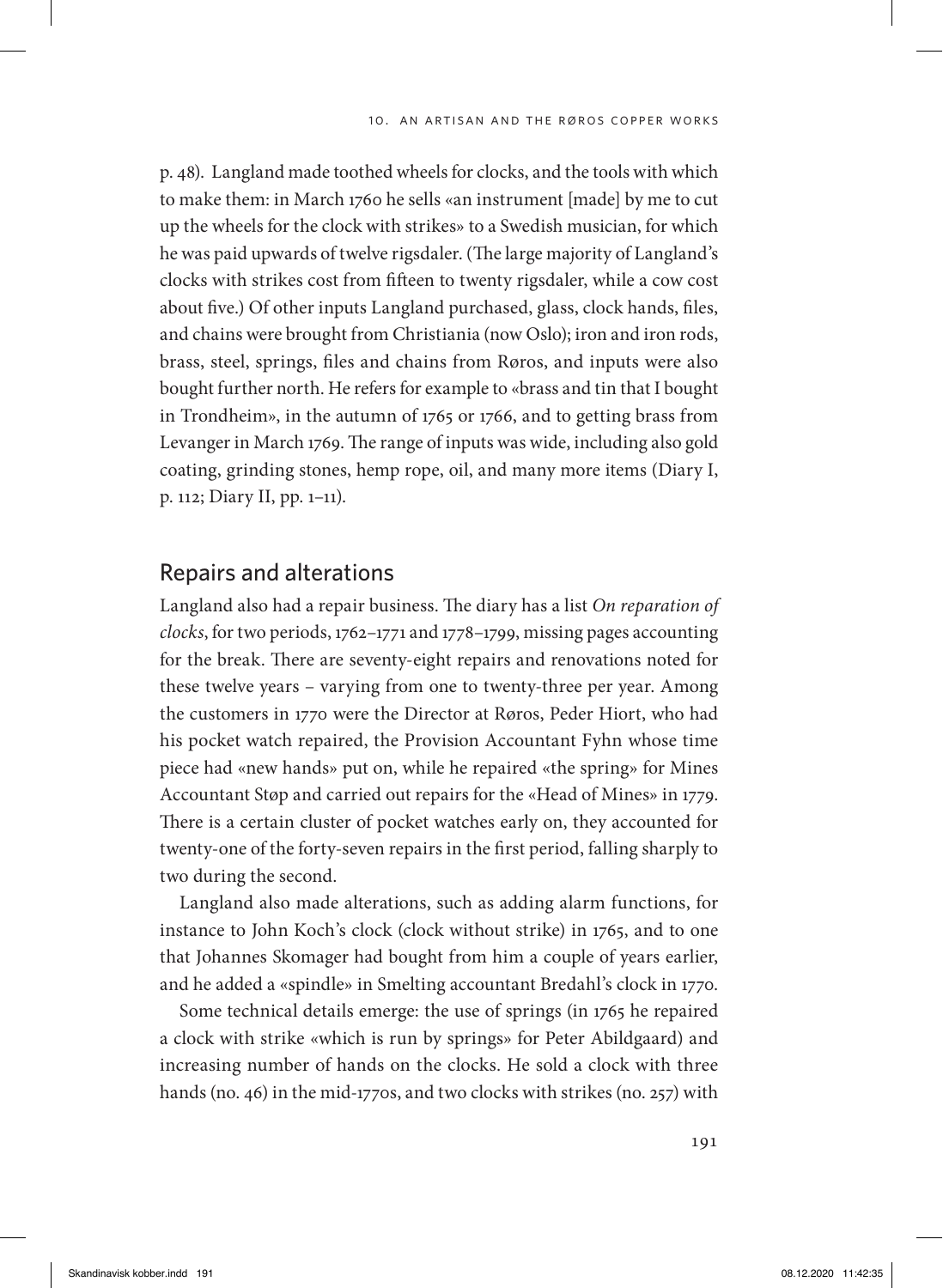«date-hour-minute and seconds hands» about twenty years later. His own clock from 1767 (no. 62) played psalms, although it is doubtful that he made its most complicated key parts himself. We also find a number of different types of wheels, replacements of parts and so on.

One of the clocks Langland repaired was a «3 stroke clock with a cuckoo» for Mines Accountant Busch in 1770. The origin of the cuckoo clock is unclear but often associated with its development from the 1760s in the Black Forest district in southern Germany; although it is thought that its origin goes much further back. Five years earlier, in 1765, Langland sold a clock (no. 22) with moving parts, a small cabinet clock «on which a dog lay and winked the eyes», to Henrich Bull, and some years later, two cuckoo clocks, no. 83 and no. 86 (in 1773 and 1774 respectively).

Swedish time pieces had an impact. The clock adorning the church in Røros was made at the Swedish Stjärnsund Manufactory in 1784, and cheap Swedish-made time pieces were sold to the district in large numbers (Ingstad, 1980, p. 15). Presumably most, if not all, the pocket watches Langland repaired had been made by Swedish artisans. The Mora clock making district was not far from the border, and some of his customers were Swedes: for instance he repaired a pocket watch for a Svend Simen Hammerin, hat maker «in Stockholm», in 1764, and for a Nils Tørensteen «in Sweden» in 1770. Langland sought out time pieces made in Sweden; the repeater (not numbered) he sold to Skancke in 1791 was «Exchanged with a Swedish clock and 10 rd between».

It is likely that Langland did not make all the time pieces he repaired, as in the case of pocket watches. Yet a number of renovations and repairs concerned clocks he made; at least eight family names in the list of repairs appear also in Langland's list of sales.

## Varied production

In addition to time pieces Langland had general small scale manufacturing outputs, comprising a wide range of products. Among them two products stand out: first, spinning and winding equipment – according to Ingstad, 1980, he made 400 spinning wheels between 1754 and 1777 – and second, signets (of steel or brass) of which he also made in large numbers – seventy-seven between 1770 and 1783 (Ingstad, 1980, p. 389; Aas, 2019,

192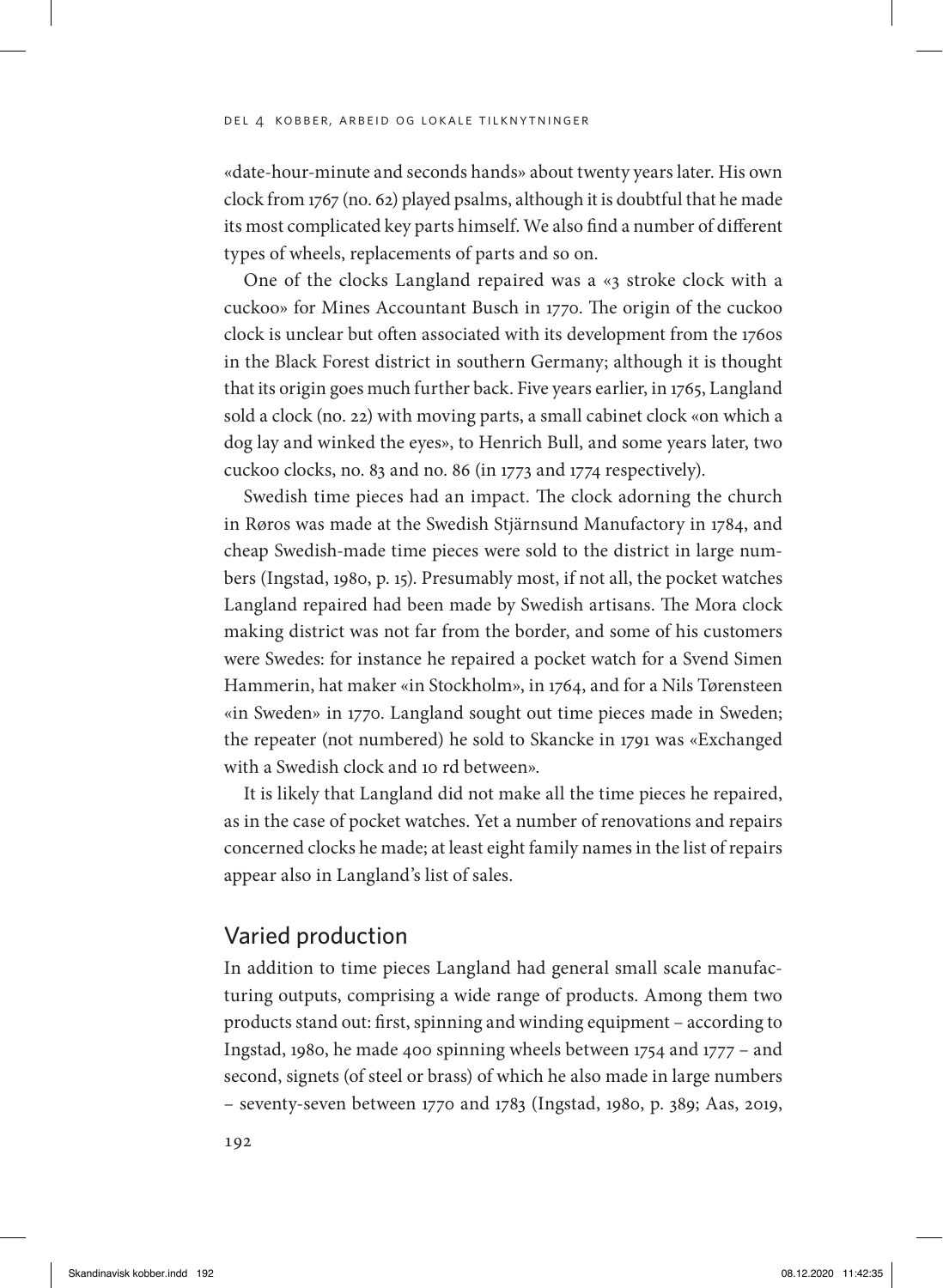p. 47). Yet a cursory glance at his accounts reveals at least another thirty products. Many related to the use of tobacco: pipe mouthpieces made of elk antlers and small tobacco boxes, but there are also other products including needles, buckles, axes, locks for rifles, locks and keys, saws, table legs, vises, knife shafts, spectacles, spindles, guns and pistols, a chest with iron fittings and lock, padlocks, sheep scissors, ink holders, candlestick holders, a fiddle, a number of other tools and household items of different kinds, and sundials.

## The organization of sales and repairs

Sales and repairs involved travel, since immediate local demand was limited. Over time, Langland's sales area expanded and came to include customers from across the South-Trøndelag region – and from the Mjøsa district in the south to Nordland in the north, a distance of 700 km, and from the Romsdal region in the west to the Swedish border, a distance of approximately 170 km. While it was mostly Langland who had to travel to his customers, for instance to install his clocks, there were alternatives. During Easter 1767 he travelled 25 km to Nordaunet, to «Hægsett to set up his clock with strike that he had from me», and went on a much shorter journey, to «Sælboe for reparation on a clock at the Mines accountant's and at Major Brønlund's» (Diary II, p. 26; Ingstad, 1980, p. 390), but what emerges from the diary is a fairly wide and intricate network of people who carried orders and payment (for clocks and many other wares such as food, materials, and so on) between the maker and the consumer. This included family members but also others: for instance, the clocks Langland had sold to Hiort in 1770–71 and subsequently repaired were «sent with Haagen Nyhus» back to Hiort. Many of Langland's customers sent Langland new orders on behalf of others. The relationships sometimes seem rather complex. The Head Accountant Bredahl, at the Dragås Smelting Works appears frequently and he carried money, held payments owed to Langland, and generally helped with transactions. For instance in 1770, when Langland repaired a clock for the Mines Accountant Busch in April payment arrived two months later, «from Bredahl». Langland used agents who sold for him. One would be Ellev Clementzen (in 1768), Bredahl another. Similar arrangements may have been organized with customers elsewhere,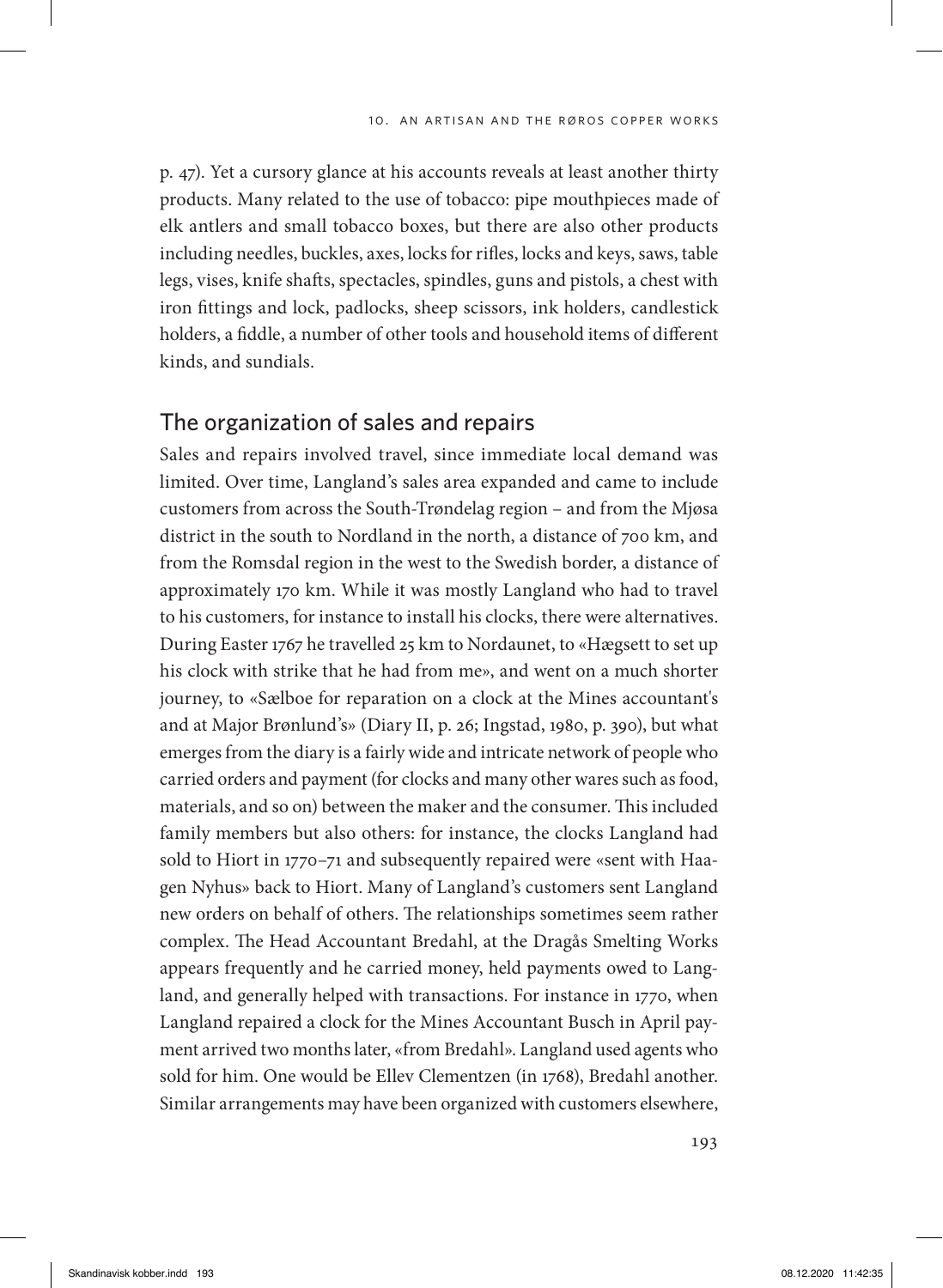#### del 4 kobber, arbeid og lokale tilknytninger

possibly with the clock maker Billing in Trondheim who bought three of the same type of clocks from Langland in the early 1790s, possibly acquired in order to be sold. Payments to Langland were made in different ways, by cash, instalments and exchanges in kind. In 1795 Langland sold Director Aas a repeater (no. 227), which was «to be paid for with an alarm clock» adding a rueful «not done». Langland accepted or sought metals as payment – one of many instances is from 1768 when Johannes Skomager paid for his time piece «in iron and brass».



On the left, a clock by Langland from 1774. On the right Langland's clock No. 3, exhibited at the Ålen Museum. Photographs by Hans Westberg Aas.

How can we assess the quality of Langland's production? As for time pieces, his early work appears for the most part to have been relatively simple. The earliest clock we know of is no. 3 from 1760, exhibited at the Ålen Museum. From observation it appears well made, but fairly simple, as was the first clock listed in the diary, an alarm clock (no. 16), in 1765 (Aas, 2019, p. 37). Yet in the same year he also made the clock with a dog with moving eyes. In 1769, at around thirty-six years old and possibly ten years into his career, he finished what is regarded as his masterpiece, clock no. 62. This is a floor clock which played Norwegian religious tunes.<sup>7</sup> Langland made improvements and alterations to his clocks and introduced new types and

<sup>7</sup> Vår Gud han er så fast en borg, and Den store hvite engleflokk (Ingstad, 1980, p. 393).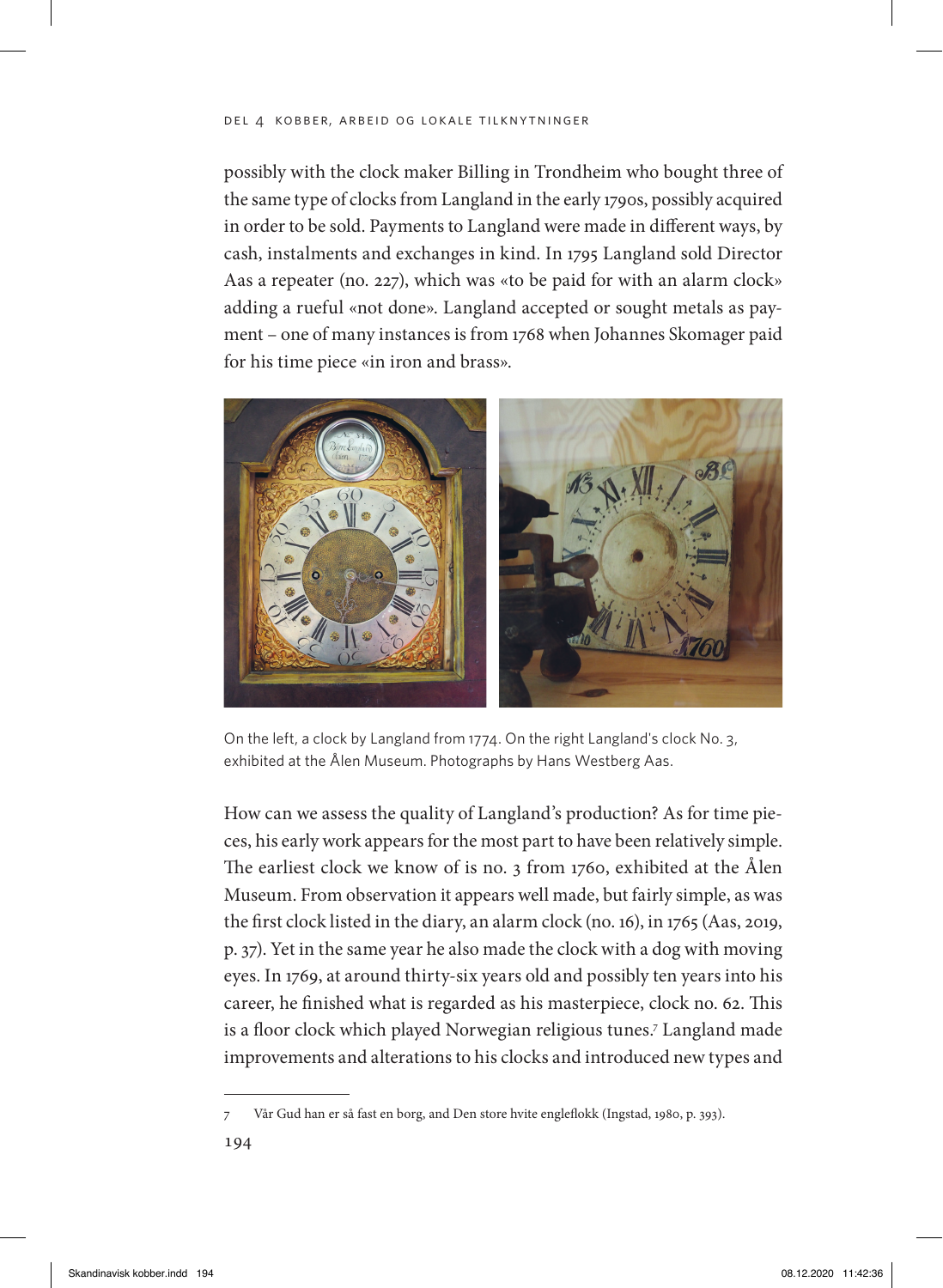attributes. He made an 8 days clock with strike «which repeats» with three hands (no. 46) in 1766–67, and less ambiguously a repeater («with cuckoo», no. 83) in 1773. Repeaters were much more complex than alarm clocks, and these became a major product in the later period, from about 1788. Datum clocks appear in the diary from 1790 (no. 186); «[t]he first with date hand [datum viser] on the outside of the plate» he notes, which suggests that earlier versions had been made. Avance time pieces equally introduced new features; these were smaller time pieces or pocket watches, where the speed could be advanced or slowed. They appear in the diary in 1792 (no. 197), and reappear in 1799 when he sold three (nos. 262–64). The sales of moon-clocks are listed in the diary from 1801 when a clock maker Elgström in Trondheim purchased one, for twenty-six rigsdaler. According to the reference enclosed with Langland's application for the prize announced by the Royal society in 1802, the moon clocks showed the phases of the moon, thus adding a new dimension to Langland's production (Aas, 2019, p. 102). Langland undoubtedly innovated: iron substituted for wood; copper and brass were introduced; the clock faces changed shape and became covered with glass; decorations perhaps more elaborate (including use of gold); new features were added; the mechanisms became more complex, and his product range expanded. He may not have been at the frontier of clock making, but the frontier seemed close by: in 1788 Langland met «general von Krogen», who was party to the Danish Crown Prince Frederik and Prince Carl of Hessen's visit to Røros. Krogen «showed me his watch ['ur'] which cost 200 rd, and wound up by itself» – for Langland, undoubtedly an impressive novelty (Diary II, p. 48).

The first production set therefore comprised a wide range of products made of metal and wood, the second, repairs and production of increasingly complex time pieces. The range of skills were complementary, and covered numerous fields – metallurgy, precision mechanics, different treatments of wood and metal, tempering of wood and metals, and so on. Langland seems to have been highly praised locally, and his products from both product groups were in high demand and sought after by wealthy, high ranking and influential people, as well as farmers, artisans and others. Possession of these skills implies a process of learning, and the attainment of new knowledge. How did that happen? What were the sources of knowledge?

195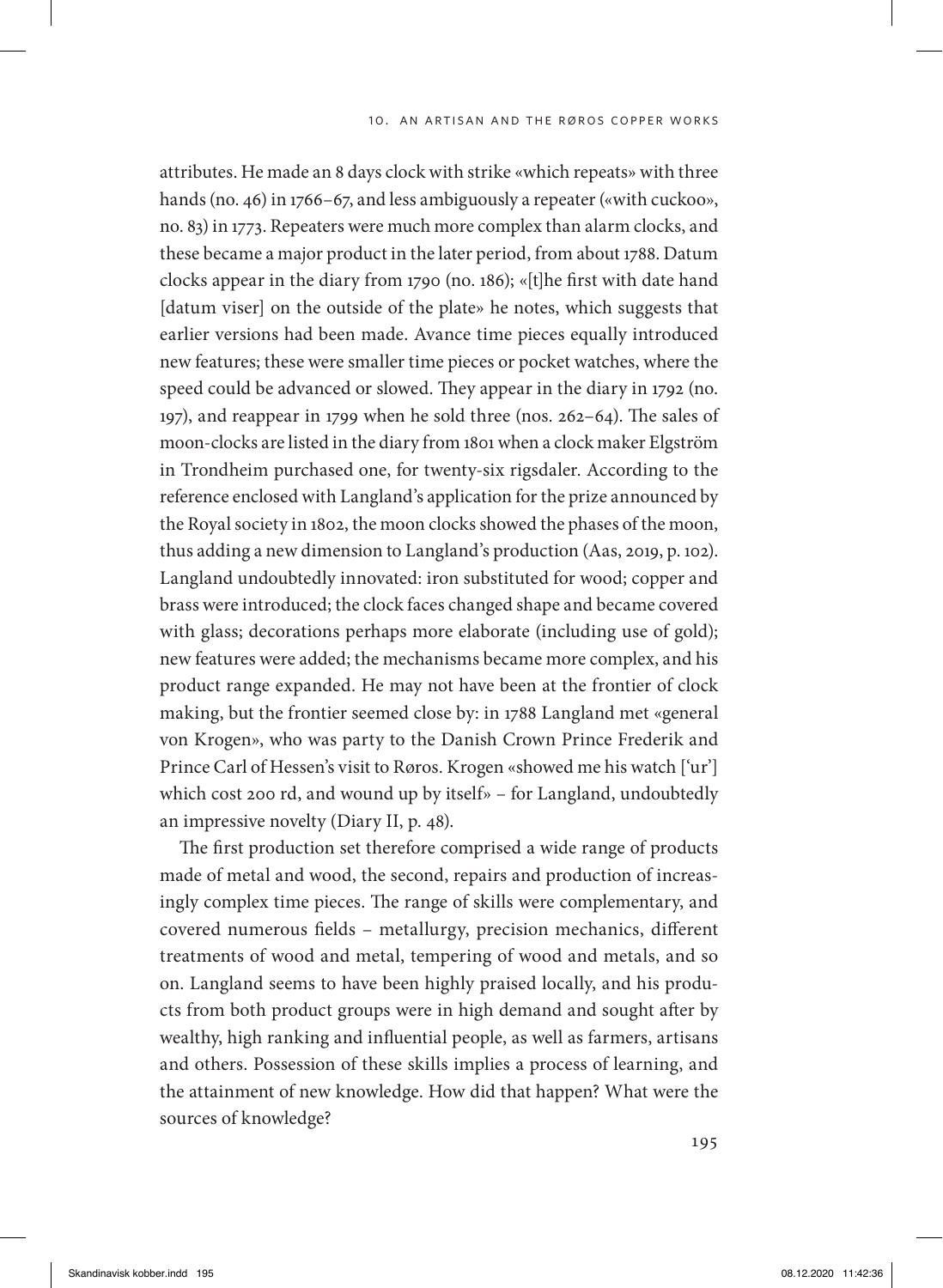# Links to family and the district

Hans Børre Langland achieved some fame and recognition by his contemporaries. A visitor to Norway in the years 1773, 1774 and 1775, Gerhard Schøning, wrote:

Among the people at large here (allmuen) there are some artists who deserve the name of master in their craft, even though they have not been taught therein, but in particular one deserves in that respect, a Bør Hansen to be mentioned, living on the farm Langland, who is a clock maker, signet maker, turner, smith, where of he altogether has been his own teacher.<sup>8</sup>

That Langland altogether was solely self-taught, or autodidact, seems somewhat misleading. True, there is no evidence that he received formal schooling or was apprenticed. And it is reasonable to assume that he, as a farmer, most often made the many tools and implements that were used in farming the land, as was common in the Scandinavian countries. Furthermore, it appears that many people could make their own clocks, of the simpler kind that were in use, «in their sitting rooms». Lastly, learning-by-doing and experience are important elements in increasing capability. Even so, and given his expressed quest for furthering his knowledge (see below), Langland's case deserves further scrutiny.

The tradition of sons following in their fathers' footsteps was widely practiced, and common also in the clock and watch making regions. Ingstad mentions the families Eggan, Morseth, Dahlen, Røe and Langland (Ingstad, 1980, pp. 386–390). Langland taught his nephew to make clocks and his son-in-law who continued the production series after Langland's death.9

<sup>8</sup> Cited in Aas, 2019, p. 37: «Blant allmuen findes der en del kunstnere som fortjener navn av mestere i deres haandtering, skjønt de deri ei ere blevne opplærte, men i sær fortjener i den hensigt en Bør Hansen at nævnes, boende paa gaarden Langland, der er uhrmager, signetstikker, dreier, smed, hvori altsammen han har været sin egen læremester». From Schøning, G. (1778). «Reise giennem en Deel af Norge, i de Aar 1773, 1774, 1775... beskreven af Gerhard Schøning» (Ingstad, 1980).

<sup>9</sup> See Ingstad (1980, pp. 386–392). According to Ingstad, his son-in-law, «Later… continued this activity and made several good clocks. Yet he never came close to Børre Langland's number of clocks. When his time pieces nevertheless have higher numbers – one of his last was number 452 – it is because he continued his father-in-law's series» (Ingstad, 1980, p. 393).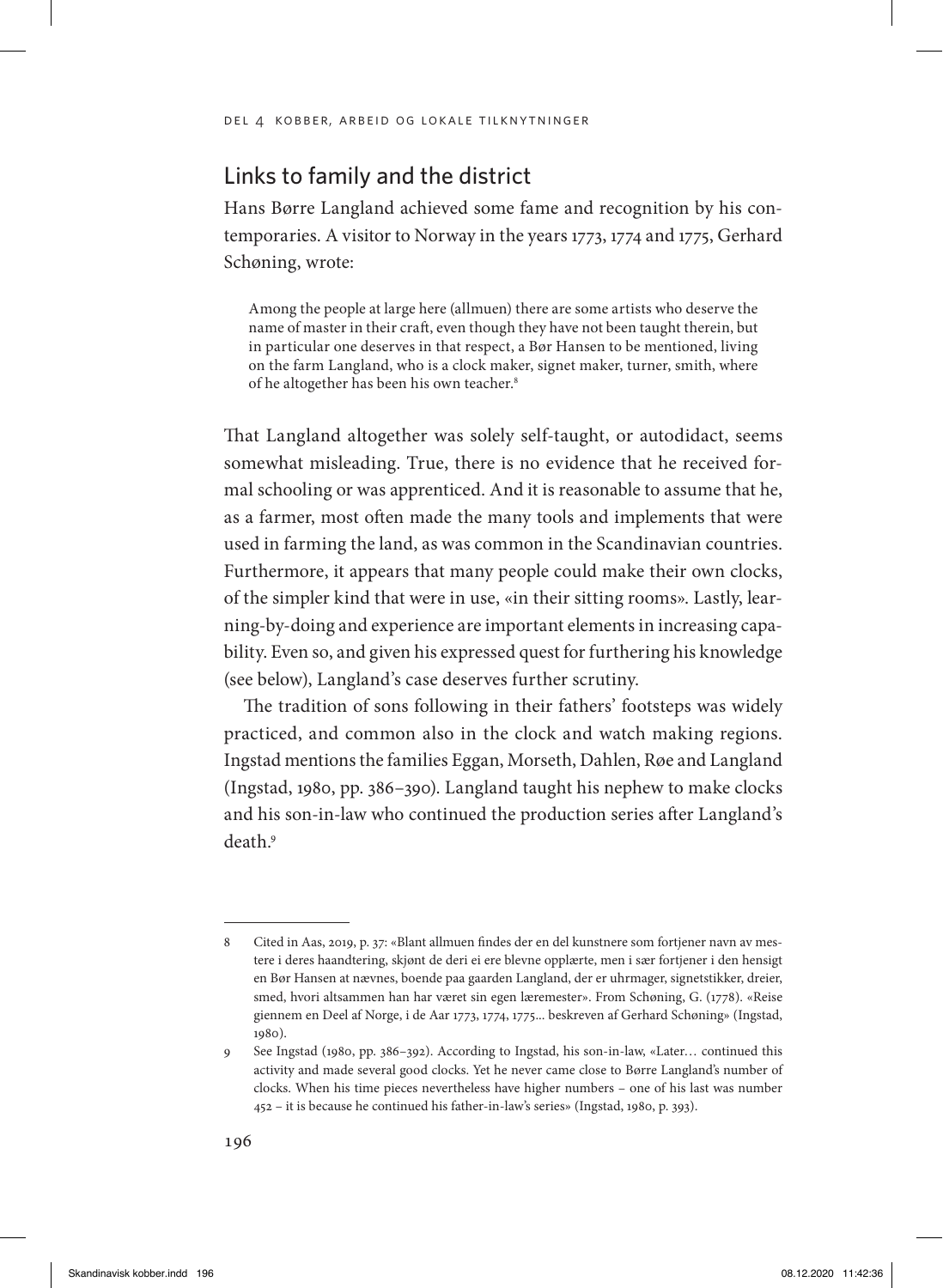Yet there were important connections and sources of knowledge in the regional environment that went beyond the family. Despite limited specialization, clock making districts did develop in Norway, one encompassing Ålen where Langland lived. Indeed, the region was the first to develop significant production of clocks, from around 1800 until the 1870s. Of equal importance was the neighbouring valley Gauldal. It is held that the larger area, from Røros to where the river Gaula runs into the Trondheim fjord, produced more clock makers than any other district in the South Trøndelag region (Ingstad, 1980, p. 386). The question is if this district fostered, through proximity and interaction, both production and technological change.

From the Ålen hamlet came one of Langland's contemporaries, the builder Svend Aasen, who also made some clocks, and other well-known clock makers from the region were Jørgen Larsen Raaen who combined working as a smith for the Røros Copper Works with clock-making, and Amund Jacobsen Røe, Jørgen Larsen Raaen and Lars P. Tørres who, like Langland, combined it with farming.10 Yet this was a far cry from the transition to specialized clock and watch making centres, with masters, apprentices and division of labour, found elsewhere in Europe during the course of the 17th and 18th centuries in cities such as London, Paris, and Geneva, and in districts such as the Jura (see Cipolla, 1967, p. 53). In Stockholm, clock makers were numerous and wealthy enough to form guilds in 1695 and in Copenhagen in 1755. But for Langland, as for Norwegian clock makers more generally at the time, watch and clock making mainly remained a part-time job primarily carried out in the countryside.

Nevertheless the relations between these makers in a distant European district involved transfers of knowledge. Of the clock makers mentioned above, Jørgen Larsen Raaen had learnt clock making from a Swedish tramping clock maker and from Langland; Lars P. Tørres appears to have been a pupil of Raaen and taught clock making to his son Svend Larsen, who in turn taught his grandson (Ingstad, 1980, p. 387).

<sup>10</sup> See Ingstad (1980, p. 385–392). Ingstad writes that Raaen was a smith at «the works» (verket), here taken to mean the Røros Copper Works.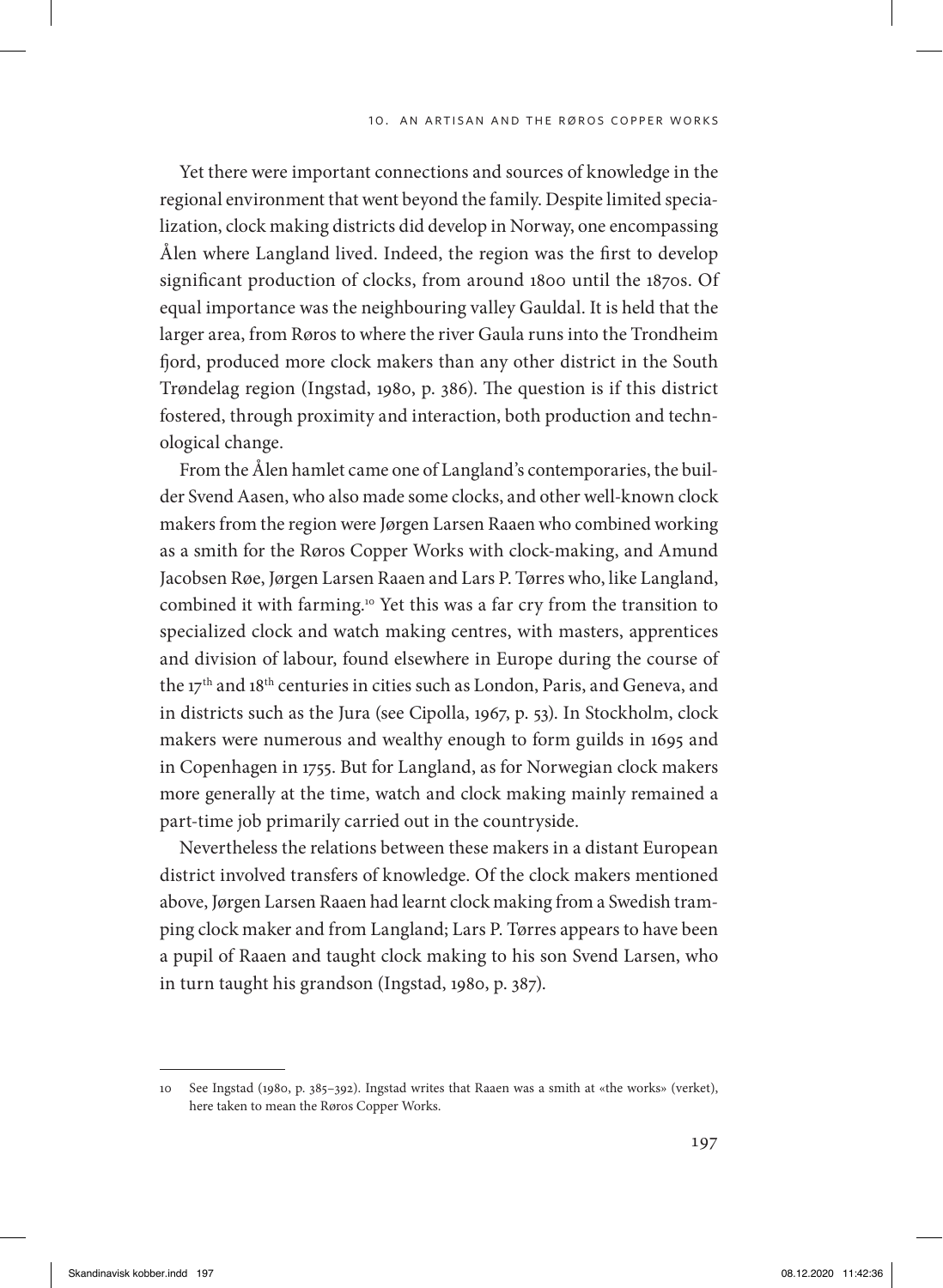Flows and exchanges of knowledge continued, and may well have taken place also through sales of clocks to other clock makers, as in the early 1790s when Langland, by then an established horologist, sold three «moon clocks» to the clock maker Billing in Trondheim. In the last 1795 transaction (no. 219), he included in the sale: «oil, powder, key, steel wire» and the bill came to just above eleven rigsdaler, but, he noted that Billing «has paid 9 rd in glass». He also sold a moon clock (no. 281) to the clock maker Erik Elgstrøm in Trondheim in 1801.

The Ålen-Gauldalen clock making district was not far from the significant clock making district of Mora-Dalarna in Sweden. Products and people moved across the Norwegian-Swedish border. As already mentioned, many cheap pocket watches (presumably from the Mora district), were bought by people in the Røros region, and are probably among the several pocket watches Langland repaired. This may have entailed a process of «learning-by-repairing» and, taking a Swedish time piece as part payment (referred to above), possibly reverse engineering.

People close to Langland visited Sweden. Svend Aspaas was sent to Sweden to study bridge construction and machine making as well as «the uses of slag» – a residue of copper production, which suggests Falun Copper Works as his destination (Dahle, 1894). People moved between the clock making districts, and finally, Langland himself travelled in Sweden. On the 12th of November 1767 Langland set out for Sweden with the aim «to be better schooled in the art of clock making». In his diary is a description of the route he followed, mostly on foot, the people he met and walked together with, and more. His journey took him first to Røros. From there to Älvdalen across the border, a distance of about 270 km, then a further 170 kilometers to Falun. He returned to Norway and Ålen seven months later, on 9<sup>th</sup> May 1768. We do not have detailed records of where Langland went, or what he did on his way. The tramping artisan was a well-known phenomenon in 18th century Europe – tramping was indeed obligatory for advancement in many trades – and has been recognized as an important vehicle for the diffusion of technologies across large parts of Europe (Mathias, 1979, ch. 2). Against this background, and given Langland's stated aim for his travels, it seems likely that Langland visited the Falun Copper Works, and, as he moved across Scandinavia's most sophisticated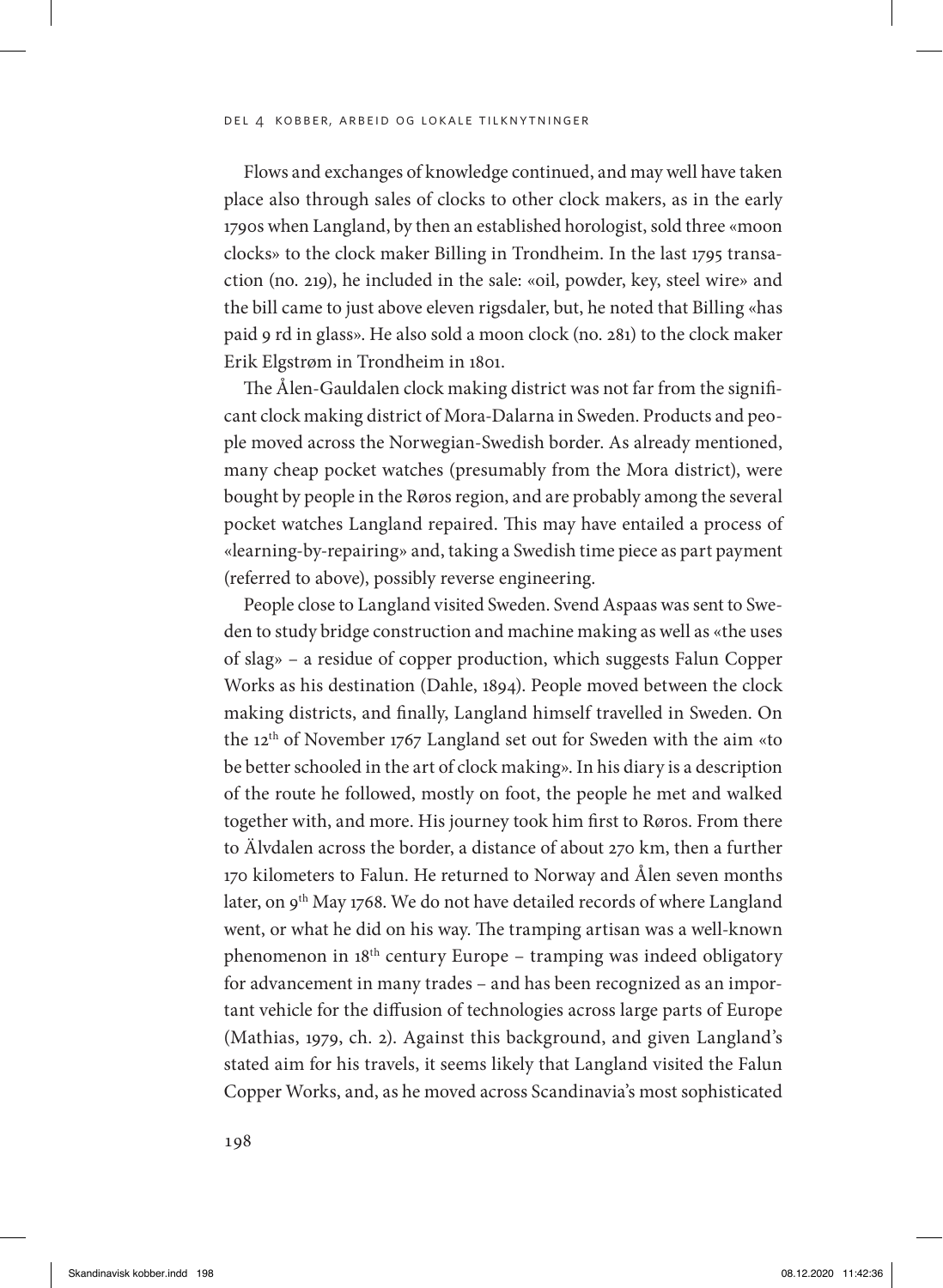clock making district, also the most important clock maker of them all, the Stjärnsunds Manufactory in Hedemora.

Although we cannot trace any specific process of apprenticeship or other formal training for Langland, he lived in a region that was distinctly active in clock making and a wide variety of metal based trades and must therefore have been exposed to the relevant skills and knowledges that were involved. Farming was itself a skill based activity, and involved the manufacture of tools and implements. Langland was therefore exposed to the skills of the new industrial enlightenment by virtue of his location; the regional location and links to the Røros Copper Works meant that he was by no means isolated in terms of knowledge.

# Links to Røros Copper Works, and Stjärnsunds Manufactory

Langland had close links to the Røros Copper Works and, via the Stjärnsunds environment, to Falun. From early on in his clock making career, one important segment of customers were the directorship and management at the Røros Copper Works, particularly dominant during the early years 1765–1772. To this was added another influential, local elite group – titled people in high positions. Later on the range of customers was wider and included people of lower status. Some of Langland's high ranking customers, and the products they bought, included the following:

- No. 28, a clock with strike for Provisions Accountant Vilhelm Fyhn, 15 rigsdaler, in 1765.
- No. 33, 8-days alarm for Head of Mines Henning Flor, 7 rigsdaler, in 1765.
- No. 34, an alarm for Mines Accountant Bernt Hartz, 7 rigsdaler, in 1766.
- No. 38, an alarm for Leutenant Geertzen, 7 rigsdaler, in 1766.
- No. 46, 8-days clock with strike for Magistrate Peder Christian Tyrhol, 19 rigsdaler, in 1766 or 1767.
- No. 50, a clock with strike for «a priest in Nordland», in 1768.
- No. 85, a clock with strike «with case» for Mines Accountant Hartz, 18 rigsdaler, in 1774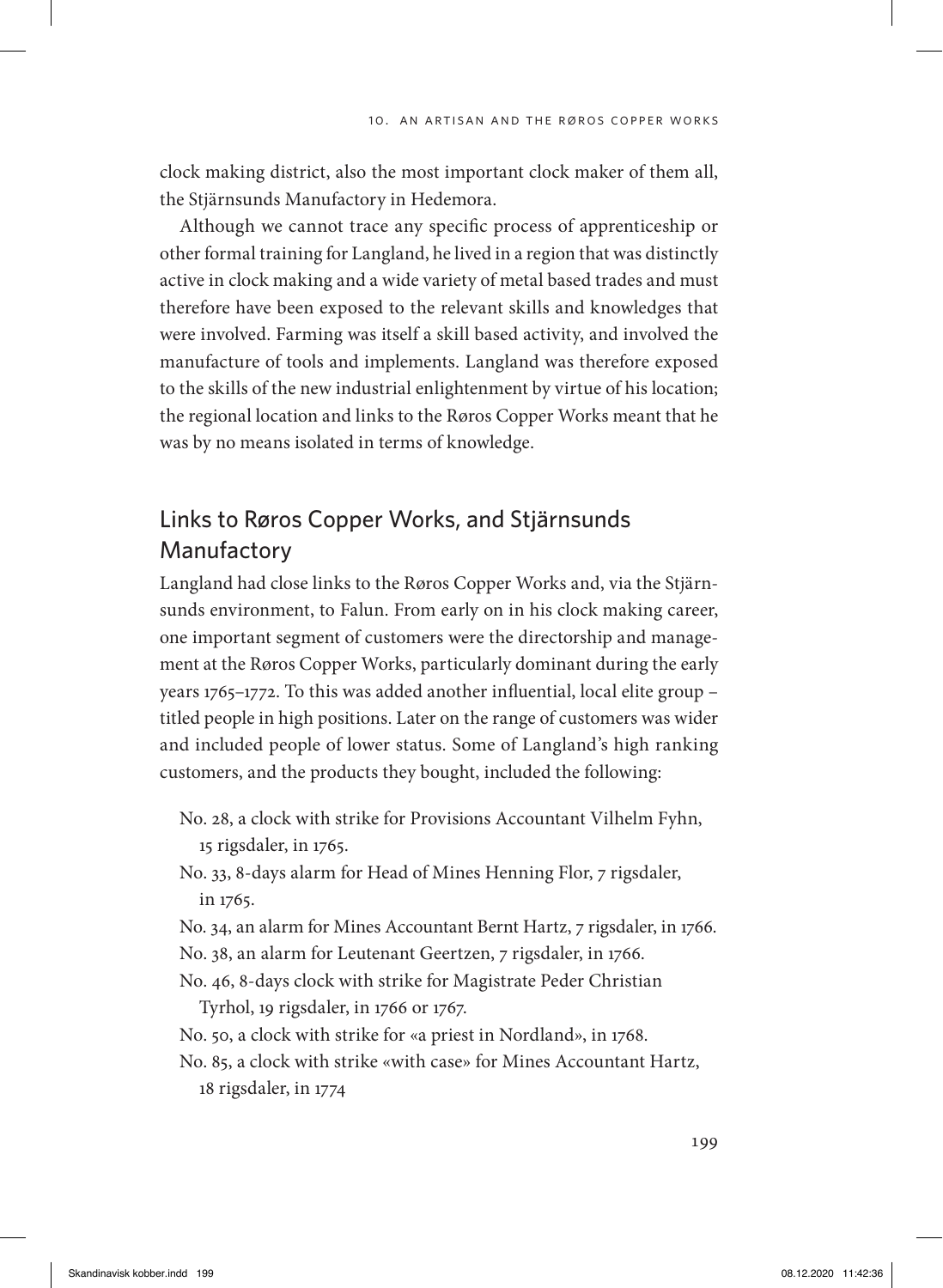- No. 204, «a repeater with four hands» for Mines Accountant Støp, 20 rigsdaler, in 1792.
- No. 208, «a repeater» with three hands for «Inspector Arneberg», probably Ulrich Frederich Arneberg, Inspector for the northern district (Dahle, p. 232), 17 rigsdaler, in 1793.
- No. 220, repeater for Provisions Accountant Hejde, 18 rigsdaler, in 1795.

No. 221, a repeater for «Mr. Director Knoph», 18 rigsdaler, in 1795.

Selling to employees of the Røros Copper Works connected Langland to skilled and highly educated people – knowledgeable in techniques such as mechanics, metallurgy, accountancy, and copper production. While the owners of the firm lived in Trondheim, the directors, managers and administrators were largely residents of Røros. This was an important group, composed of relatively wealthy customers with large social and economic networks. They sent their time pieces to Langland for repairs, bought his clocks and a range of household articles, in particular linked to textiles.

Peder Hiort (1715–1789) who first was Provisions Accountant, then Mines Accountant, and finally, in 1772, Director at the Røros Copper Works was an important node in Langland's network. Langland came to his house, repaired the household's time pieces, sold him clocks and also household equipment (such as textile winding and spinning implements) and some tools, as when Langland sold a vise to «Mechel the servant of Hiort at Røraas» (Diary I, p. 15). He purchased or was partly given a smithy or equipment for a smithy by Hiort (Diary II, p. 11).

Langland lived close to Dragås, one of Røros Copper Works' smelting works, where copper ore was smelted, and raw copper (gahr-copper), produced. Dragås was a large and important establishment in the Ålen area, employing between thirty and forty people up until 1760. Børre Langland's father, Hans Bjørnsen had worked as a mason during its construction, and Langland's father-in-law as a smith there. Langland sold many of his products to people linked to Dragås, for instance to Henrich Olsen Dybdahl (Smelting Accountant from 1727 to his death in 1765) and his household: between 1754 and 1777 he sold thirteen spinning wheels and two alarm clocks, and repaired a clock without strike (Aas, 2019, p. 81).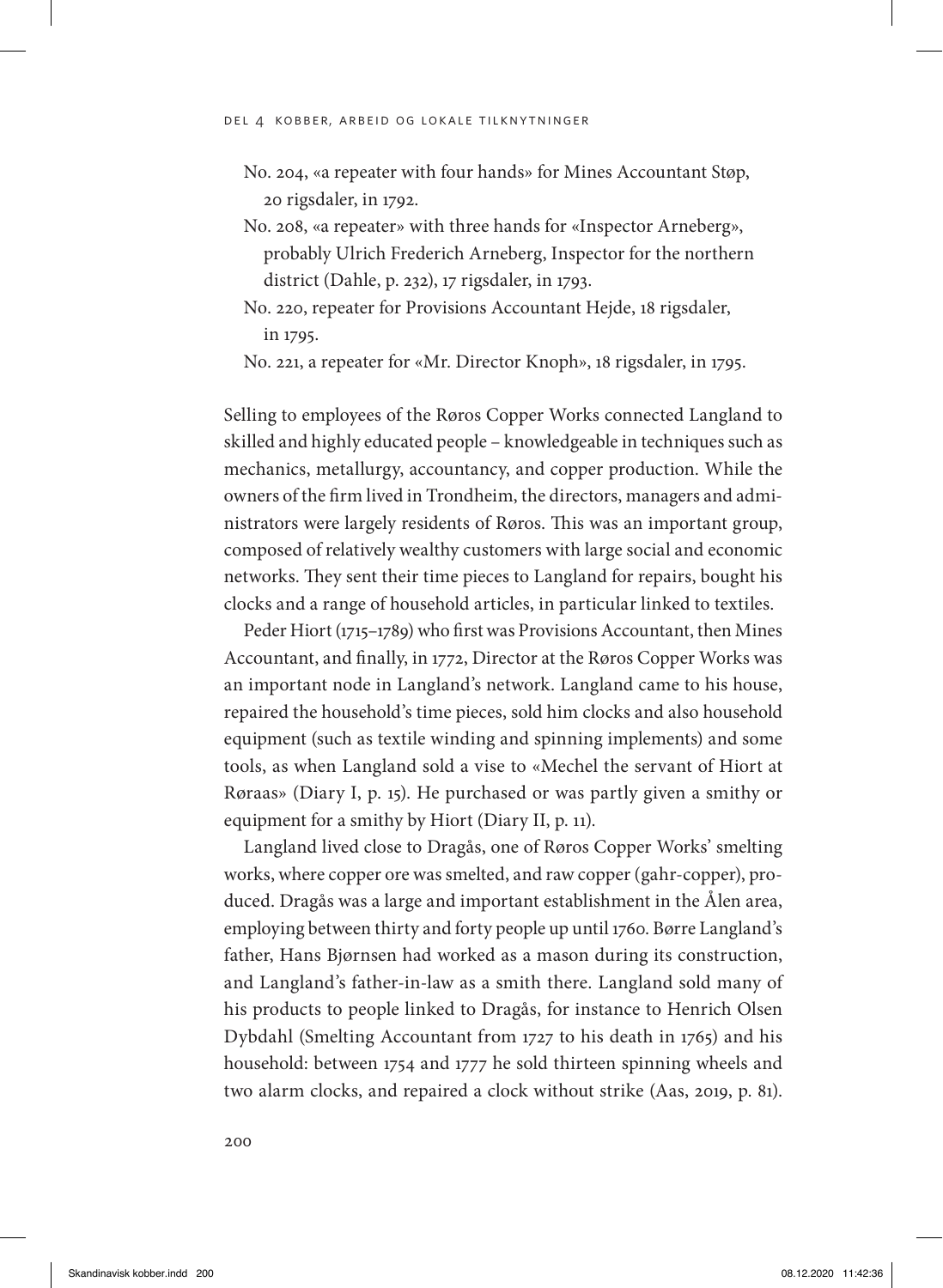Langland sold and repaired time pieces for Dybdahl's successor Bredahl and his household – pocket watches and a clock without strike and, in 1768, he «put a new spindle in a clock» for Bredahl. On 2 May 1767 Langland writes about repairs on a pocket watch belonging to Mons Bredahl, in a passage which incidentally illustrates how payments were made by combining payment in cash and in kind. It appears that Langland had bought shot from Bredahl, who then claimed that Langland owed him money for this. But according to Langland the quantity of shots he had purchased from Bredahl was less than Bredahl claimed. Moreover, Bredahl had written that Langland also owed him for shots he had bought the previous year: «that I owe him 12 s [shillings] for 1766». Langland injects his reparation of Bredahl's watch into the equation – the repair would cover the twelve shillings he owed: «I should have paid that with the reparation of his pocket watch …», somewhat magnanimously adding that «he must have forgotten» (Diary II, p. 3). The diary suggests that payment or part payment in kind happened regularly.

Dragås Smelting Works appears to have functioned as a clearing house for Langland's sales. His clocks were frequently forwarded from Dragås to customers in the area and beyond, and Bredahl organized the financial side of these transactions: the customer paid Bredahl for the purchase, and Bredahl forwarded the money to Langland, at times before having received the payment from the buyer. The frequency with which Bredahl makes payments to Langland on behalf of others suggests that Bredahl did something other than the wide spread practice of fetching and bringing for each other that existed in the local economy. These were largely informal arrangements, as was it seems, Bredahl's role as agent for Langland. Without doubt, the Dragås Smelting Works was an important node in Langland's network by facilitating transactions and connecting Langland to numerous people spread across wide areas.

The Røros Copper Works itself appears as a customer of Langland in the Diary; in 1765 Langland repaired «a clock for 6tie mine» (Christianus Sextus), and he sold an «8-days alarm» clock (no. 47) to «The King's Mine», in 1766 or 1767. Yet among the many links between Langland and the Røros Copper Works, the works stands out as a source of supply of raw material and production inputs. It was of major importance, as the location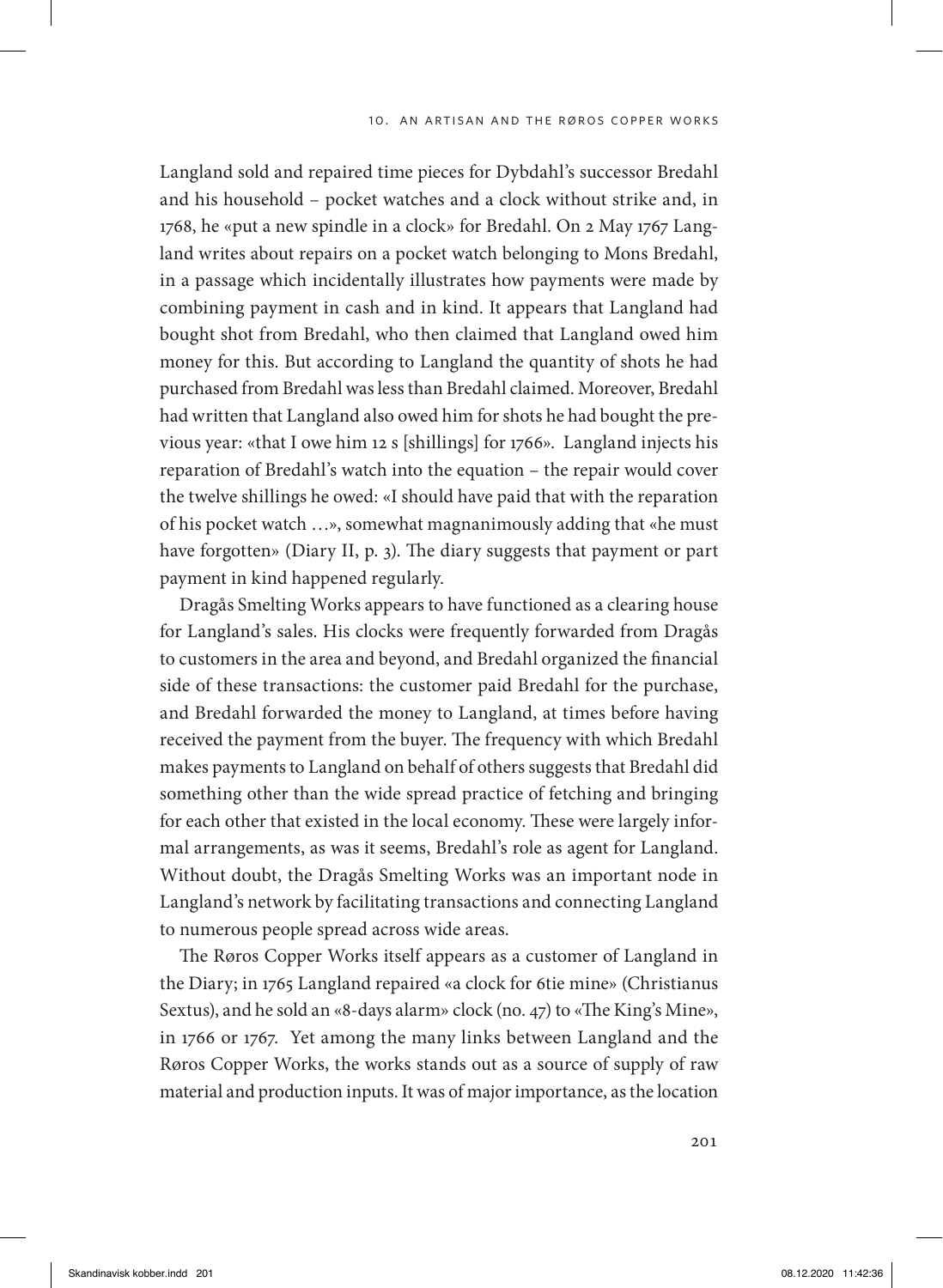of clock-making enterprises in copper districts in Scandinavia suggests. Between 1767 and 1792 Langland purchased from Dragås shots, confolium (probably a spirit), paper, pens, quick silver, tin, iron plates, iron rods, steel, copper, brass and more (Aas, 2019, p. 82). He bought tin from the Director of the Røros Copper Works in 1768, and two years earlier brass and steel from «Røros» – presumably from the Røros Copper Works itself. In 1768 he bought a brass oven hood from Dragås and in 1771 he purchased steel and copper (Diary II, pp. 7, 10, 11).

Securing raw material for making clocks, but also signets (made of brass or steel), recurs frequently in the diary, and it took many forms. In 1769, a shoe maker paid Langland partly in brass, for a time piece (no. 48) he had sold him. He also bought brass and tin from further afield: from a trader in brass from Levanger residing in Trondheim, for instance. Some of this may have been difficult to procure. In 1771 he writes that he lent brass and copper to Ingebret – probably his son-in-law – and they purchased a copper pan from a tailor (Diary II, pp. 8, 10, 11).

The Røros Copper Works also sold Langland finished goods, such as cast iron weights for clocks: for instance the «12 clock weights» he brought from Dragås in 1770. Production tools and equipment also appear. Purchases from the copper works of semi-finished and finished goods raises questions about the extent to which the Røros Copper Works engaged in such production, since it is commonly held to have solely produced gahr-copper, a half worked up raw material.

# Transport for the copper works

The mines and smelting works of the Røros Copper Works depended for their operation on large quantities of raw material and intermediate inputs such as charcoal, copper ore and wood. Farmers in the district were engaged in such transport, as was Langland and his household. There are several entries concerning transport of timber and wood from 1768 to 1807 where Langland refers to felling trees in the «works-forest», and he entered the quantities they drove to the Røros Copper Works. In January 1775, for example, they drove ninety-three loads to Røros and twenty-one to Tolga, another of its melting works (Diary II, p. 37).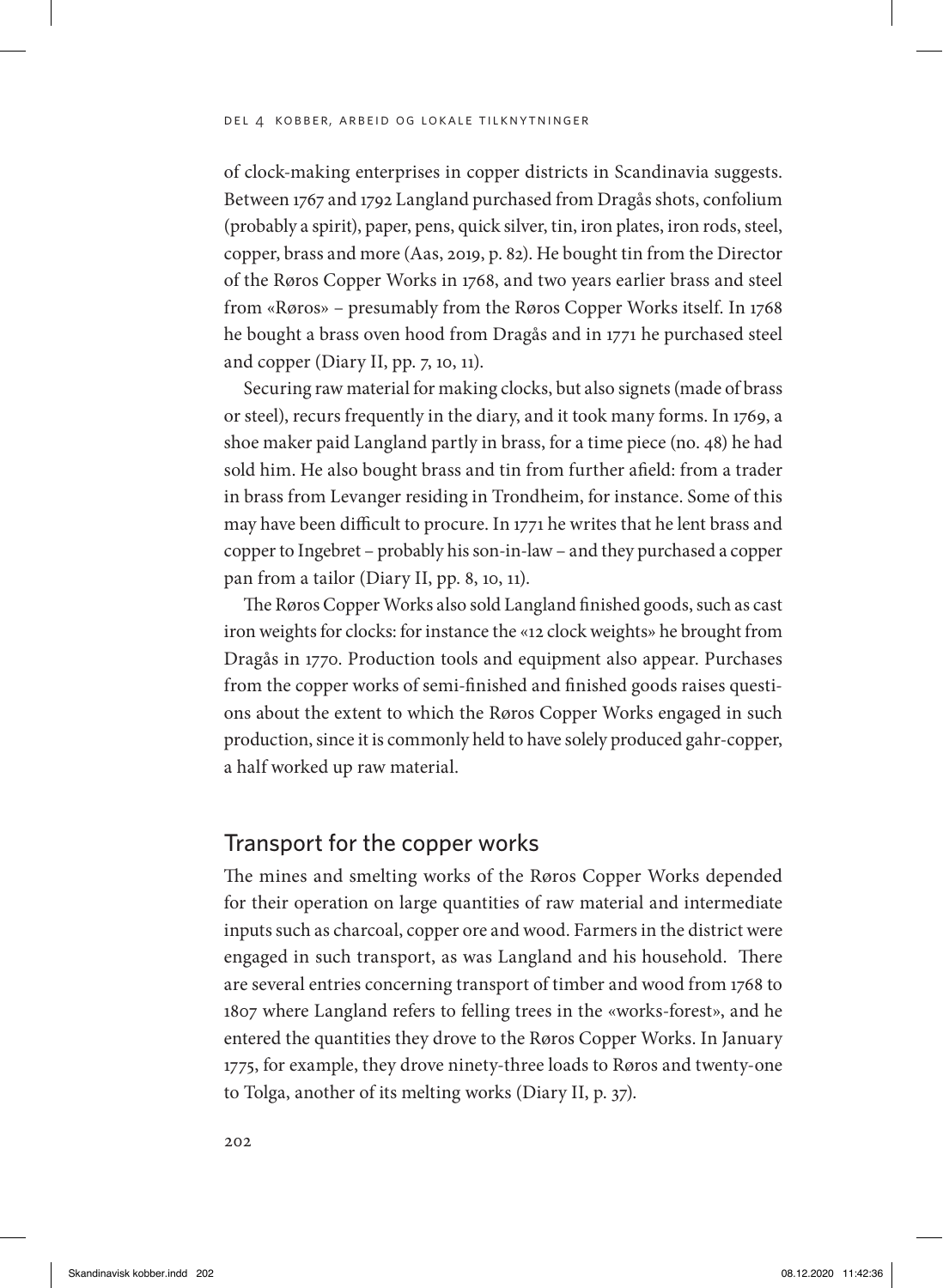Transport also included driving copper ore from the King's mine, the Mug Schurffet and the Christianus Sextus mine, to the smelting works. The diary lists the quantities concerned, as when noted for 1769 «This year approached 4000 barrels ore to Dragås by Christmas» (Diary II, p. 29). The average number of barrels was 3600 a year between 1779 and 1787 and just under seventy-seven barrels for each of the years 1779, 1781, 1783 and 1789. It seems that most, if not all of it, went to Dragås. It has been estimated that the quantity Langland transported accounted for  $1/47<sup>th</sup>$  of the total quantity used per year at Dragås.<sup>11</sup> Langland appears not to have transported wood and ore himself, but relegated the work to members of his household, relatives but also servants, and people Langland engaged to do this. We can read that on «2nd February 1770 in the evening our men went to the mine», meaning men employed by Langland, and that his «servant was in Halden and drove wood to the mine» in the spring of 1775 (Diary II, p. 100).

Transporting, or driving, was dangerous work – hampered by extreme weather conditions where snow, wind and floods blocked the transport routes, and caused death by drowning or freezing, such as in the winter of 1778 when two drivers froze to death as they were driving for the King's Mine (Diary II, pp. 9, 29, 30, 41).

But Langland's income from it was high: he earned 100 rigsdaler in 1762 and in 1763 (Ingstad, 1980, p. 385). 100 rigsdaler equals about 36,360 GBP, 402,700 NOK in 2019 money. (For that sum you could buy twenty to twenty-five cows according to Aud Mikkelsen Tretvik).<sup>12</sup> Two years later, in 1765, he earned seventy-three rigsdaler (Diary II, p. 22). This equals about 25,400 GBP, 281,188 NOK in 2019 money. The diary is incomplete, and given that Langland was obliged to transport for the Røros Copper Works, there is good reason to believe this work was carried on for many more years. Transport for the Røros Copper Works was an important and lucrative business for Langland, perhaps the most lucrative branch of his many activities, in a century marked by many conflicts between the Røros Copper Works and farmers who meant they were underpaid for transport work (see chapter 4 by Henrik Thommesen).

<sup>11</sup> Diary Part II, p. 29; and see Aas, 2019, p. 33 for more detail.

<sup>12</sup> See Aas, 2019, p. 32 with reference to Tretvik.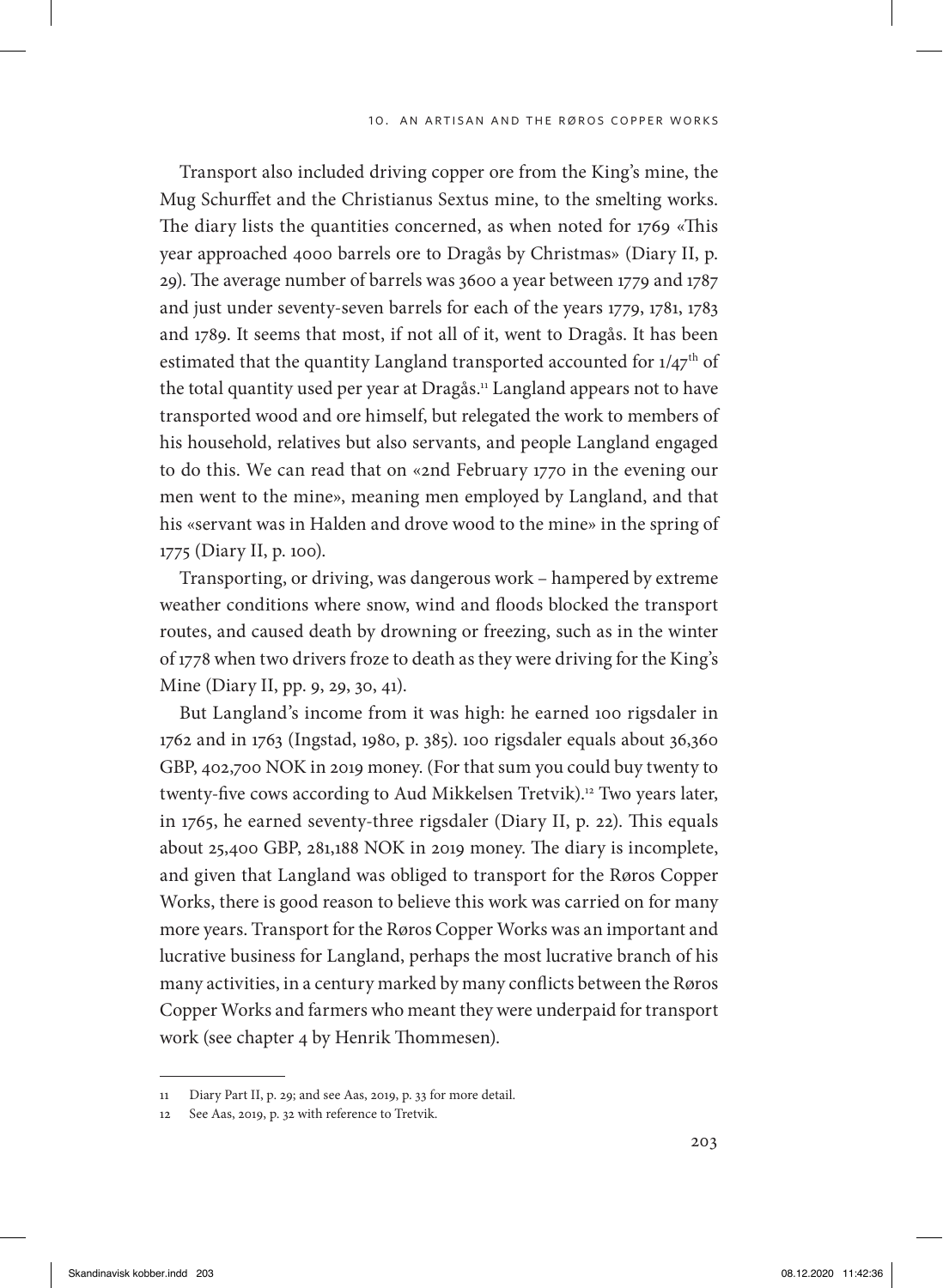# Stjärnsunds manufactory

On his travels in Sweden in 1767 it seems certain that Langland visited the Stjärnsunds Manufactury in Hedemora (Dalarna), which was an important clock and watch making district in Sweden. Stjärnsunds had been established by Christopher Polhem (1661–1751) in 1760. Polhem, who later was Mining Mechanic at Falun Copper Works, was an important figure in the Swedish industrial enlightenment having visited many countries in Europe, backed by a travel stipend from the Swedish state.<sup>13</sup> Stjärnsunds began the large scale production of clocks in Sweden, but a wide range of metal goods were also produced, such as padlocks, tools of various kinds, household items and equipment for agriculture. Around 1750 Stjärnsunds produced thirty to forty clocks a year (Gjerkaas, 1990, pp. 70–72). While Polhem was abroad people who had worked for him raided the factory and stole equipment and completed clocks – perhaps diffusing horology to the wider district (Aas, 2019, p. 41).

Stjärnsunds acted as an important source of knowledge for artisans, and was frequently visited. Clock makers from the Mora district, it is claimed, «had as a habit to visit the factory to learn making floor clocks» (Kjønstad, p. 46). Langland had a more general ambition, «to be taught in the art of clock making». We have no detailed records of his travel, but he made a clock (no. 62) with his name on it and with the sign  $\infty$  – the sign of infinity. This is as far as we know the only clock he made that bears this sign. But the sign can be found on some of the Stjärnsunds' time pieces. It has been asked if he in fact bought this clock from Stjärnsunds Manufactory while he was in Sweden (Aas, 2019, pp. 42), in which case the purpose may have been to make similar clocks himself. Reverse engineering, as it were. Another possibility may be that he himself made it, at Stjärnsunds. He was away from Norway for seven months. However, we can note that compared with clock no. 3, made before he went to Sweden, there are notable differences with his later clocks: the clock faces are no longer exclusively of wood (as in no. 3), but often of metal and they had detailed patterns, quite similar to the Stjärnsunds clocks. In other words, Stjärnsunds clocks may have been a

<sup>13</sup> Herman Richter, *Geografiens Historia I Sverige Intill År 1800, vol. 17:1, Naturvetenskapernas Historia I Sverige Intill År 1800*, Uppsala: Almqvist & Wiksell, 1959, p. 133.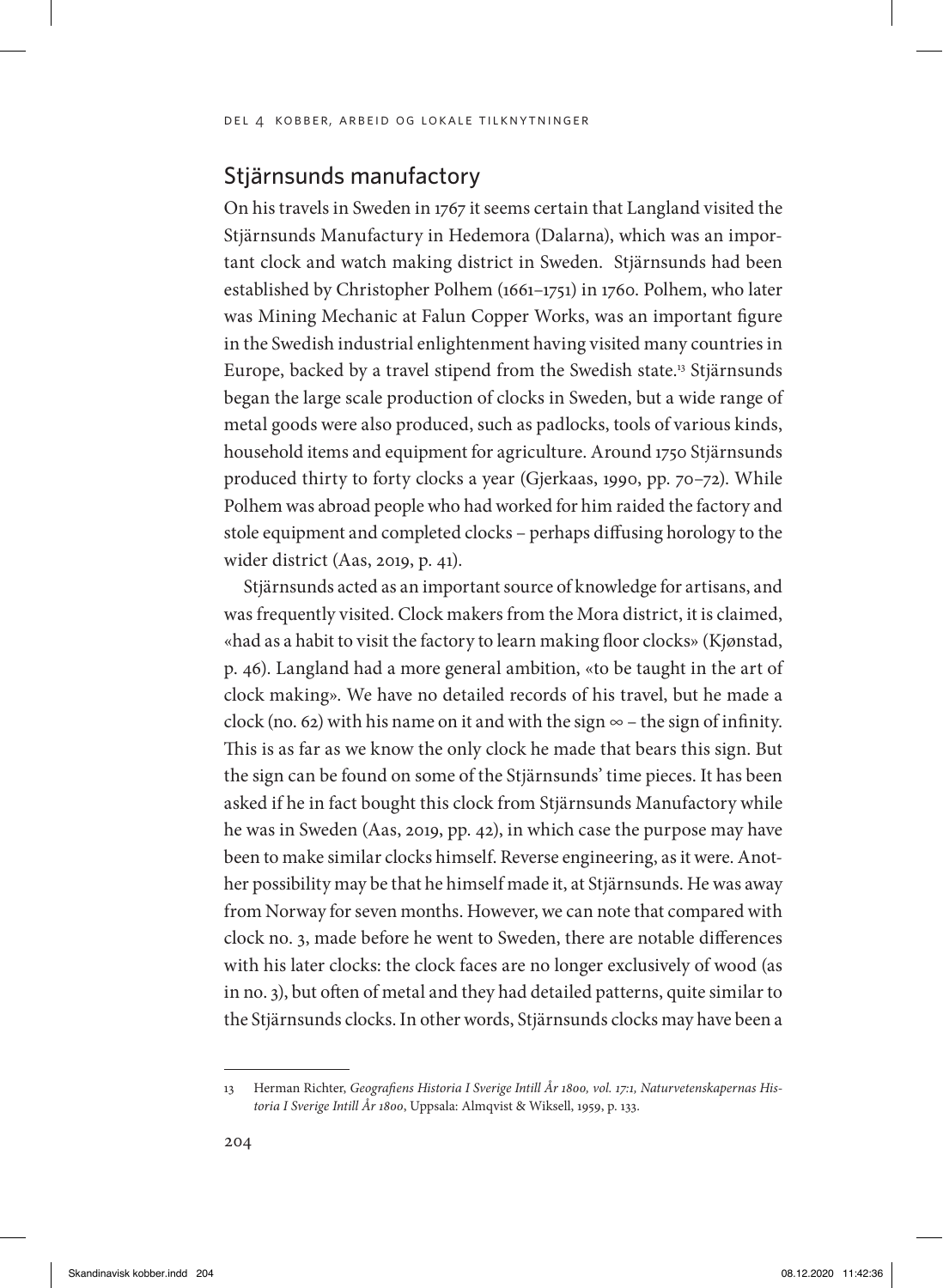source of learning for Langland, through imitation. Imitation was frequent among European clock makers, and clock makers using another maker's symbol was not uncommon. Landes refers for example to how even steel spring makers – highly skilled craftsmen and not clock makers – sometimes signed as the maker of clocks they supplied springs to (Landes, 1983, p. 205). This was also the case with some of the time pieces Langland sold, for instance to Francis (or Frantz) Billing. Billing was an immigrant clock maker from Dublin who ran a clock making workshop in Trondheim. Ingstad writes that Billing made good quality time pieces, but that some of the clocks bearing his name in fact were made by Langland. In the diary four sales to Billing in the 1790s are noted; one repeater (no. 179) and four «moon clocks» (nos. 188, 194, 203, 219) (Aas, 2019, p. 102–103). As we have seen Langland took a Swedish made clock as part payment for a clock he sold, and in 1791 he wrote that a «Leutenant Lemmich got a Swedish clock with strike from me for testing» (no. 192). Of foreign sources that influenced his work British designs were strong, affecting above all the shape and decorations of the clocks, while German influences impacted clock making above all in the southern parts of Norway (Ingstad, 1980). An important point about Polhem is that he was not only a source of major clock making expertise, but was closely connected with the Falun Copper Works.

# Culture and institutions

The diffusion of knowledge from abroad is a frequent theme around Langland and the Røros Copper Works. Much of this came via a specific person at Røros. A recurring figure in the diary is the Director of Røros Copper Works Peder Hiort, who was a frequent customer of Langland's, and a man who Langland at times visited in his home. Hiort was educated at the Latin Cathedral School in Trondheim, then, from the age of 17, studied theology at Copenhagen University, graduating in 1737 (Norway did not have a University at that time). He was, however, deeply interested in scientific subjects, which he studied in the university library where he was also employed for some years. Kvikne holds that the library functioned as a meeting place for scientists and that Hiort became deeply influenced by Enlightenment ideas while there (Kvikne, 1945, pp. 12–33). Following his departure from Denmark in 1740, Hiort returned to Røros where he

205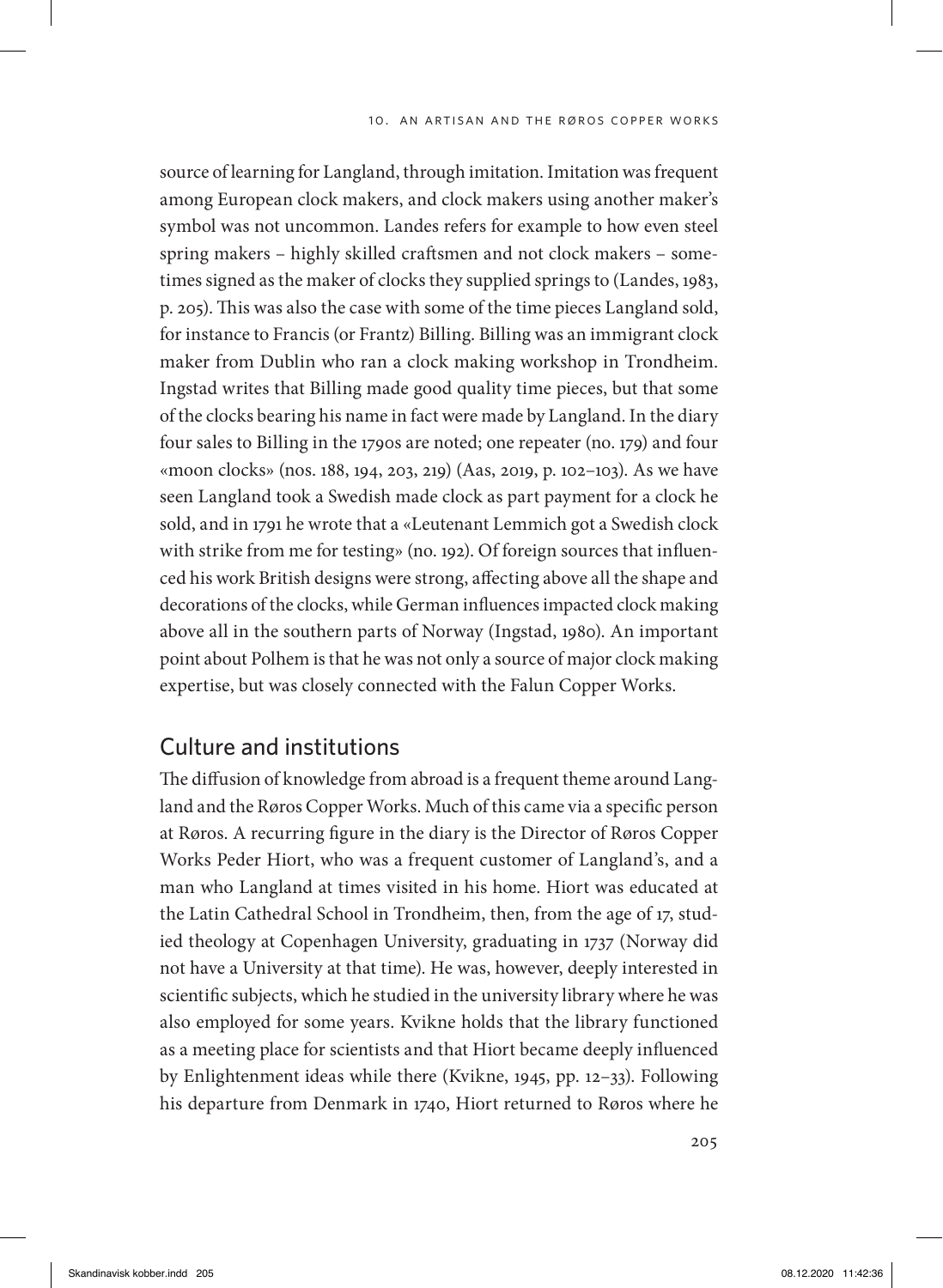built up a sizeable private library, containing literature on mining, history, geography and topography, medicine, theology and biographies (Kvikne, 1945, p. 142). He regularly had books from Denmark sent to him by a permanent supplier.

There was overlap between Hiort's and Langland's interests. The diary contains long descriptions and reflections on scientific matters. One section, headed *Astronomic Annotation*, deals with the planetarium Sphaera Movens, or the Leiden sphere, the first mechanical model showing the Copernican solar system, built in Rotterdam in 1670 and exhibited in the Academy library in Leiden in 1710.14 Langland mentions Adrian Vroesen, who took the initiative to construct it, Steven Tracy, who carried it out, referring to the latter as «the artist Thrasius», and the mathematician Nicolaes Stampioen's contributions (who, incidentally, was also engaged in the measurement of longitude at sea – eventually accomplished by John Harrison by 1770).15 Langland refers to «the last *Fontenelles* publication of 1738», and appears to have, or have seen, a copper plate engraving of the sphere from one of its pages. He gives many details about the sphere; the clock within which «runs for 9 days or even longer if one wants. It gives the months, days, hours and minutes. …and all the main planets and sub-planets around after the Copernican world order…» and more. His detailed description runs for several pages, ending with how the moon rotates, «but it always shows us the same side, and why is not so easy to say the cause» (Diary II, p. 12). This is followed by two pages on religion (the events of Easter), abruptly ended because pages are missing.

# The wider effects of the Røros Copper Works on Norwegian industrial change

The impacts of the Røros Copper Works on Denmark and Norway were significant. The sales of the Røros copper brought in enormous profits – after the King had had his tenth, the rest of the copper went to the firm's owners in Trondheim, who shipped it mostly to Amsterdam and Hamburg

<sup>14</sup> See note 17 for Hojimaijers and Huib Zuidervaart.

<sup>15</sup> About the Leyden sphere, see references to Hoijmaijers and Zuidervaart in Aas, 2019, p. 53.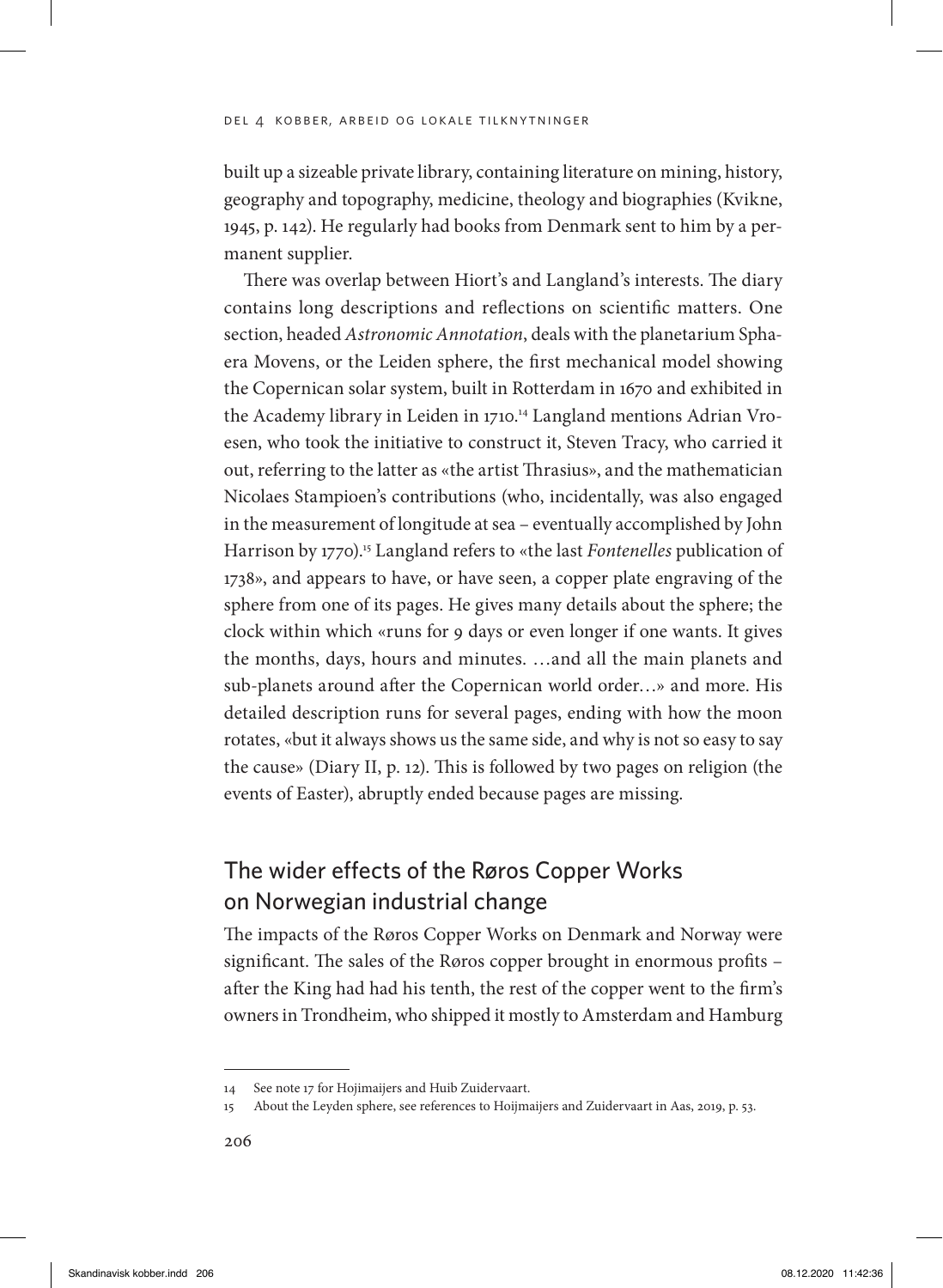where it was sold (see chapter 6 by Ragnhild Hutchison). According to Dan Christensen the value of the exports amounted to 30,000 rigsdaler a year (Christensen, 1996, p. 336). Export duties generated enormous state income, while the owners' earnings contributed massively to Trondheim's wealth and to its bourgeoisie, who were a driving force behind the establishment of the Royal Norwegian Society of Sciences in Trondheim in 1760. Two of the directors of the firm became members of the society, Peder Hiort, from 1768 until his death in 1798, and Erich Otto Knoph from 1789 (Christensen, 1996, p. 336). In Scandinavia, as in numerous other European countries, private and public organisations actively supported innovation (Bruland, 1998). One initiative was to give out prizes, which this society also did, another to publish and distribute information about scientific and technological developments, which in this case undoubtedly reached Langland.<sup>16</sup> On the 10<sup>th</sup> of November 1802 Langland submitted to the Society an application for a prize for a new cowshed of stone that he had built on the farm. Enclosed with the application was a letter of support setting out Langland's many achievements, among which that he had made «more than 150 signets to high-ranking people and numerou*s* farmers».17

# Conclusion

Although Røros was a remote region, both in Norwegian and European terms, the career of Børre Langland suggests that it was in close touch with some of the main trends in the European industrial enlightenment in the 1700s. The Røros Copper Works was, for that time, a major enterprise, and had been for a considerable period. Around it emerged people such as Langland, closely involved with one of the most important emerging technologies of modernity, namely clock making, but also with a wide range of other fabricated metal products. Langland should not be seen as an isolated craftsman, but as someone connected at least informally, with much wider trends. He was literate, interested in politics, foreign countries

<sup>16</sup> See Aas, 2019, pp. 57–65.

<sup>17</sup> See reference in Aas, 2019, p. 48 to the letter of application «Premiesøknad» 1802. It is kept at the Trondheim University Library, Gunnerusbiblioteket, 1802. The letter was signed by the clock ringer Børre Olsen Saxvold, Peder Larsen Kirkhus, and the vicar Peder Tønder Feldtmann. A transcribed version is kept at the Langland farm.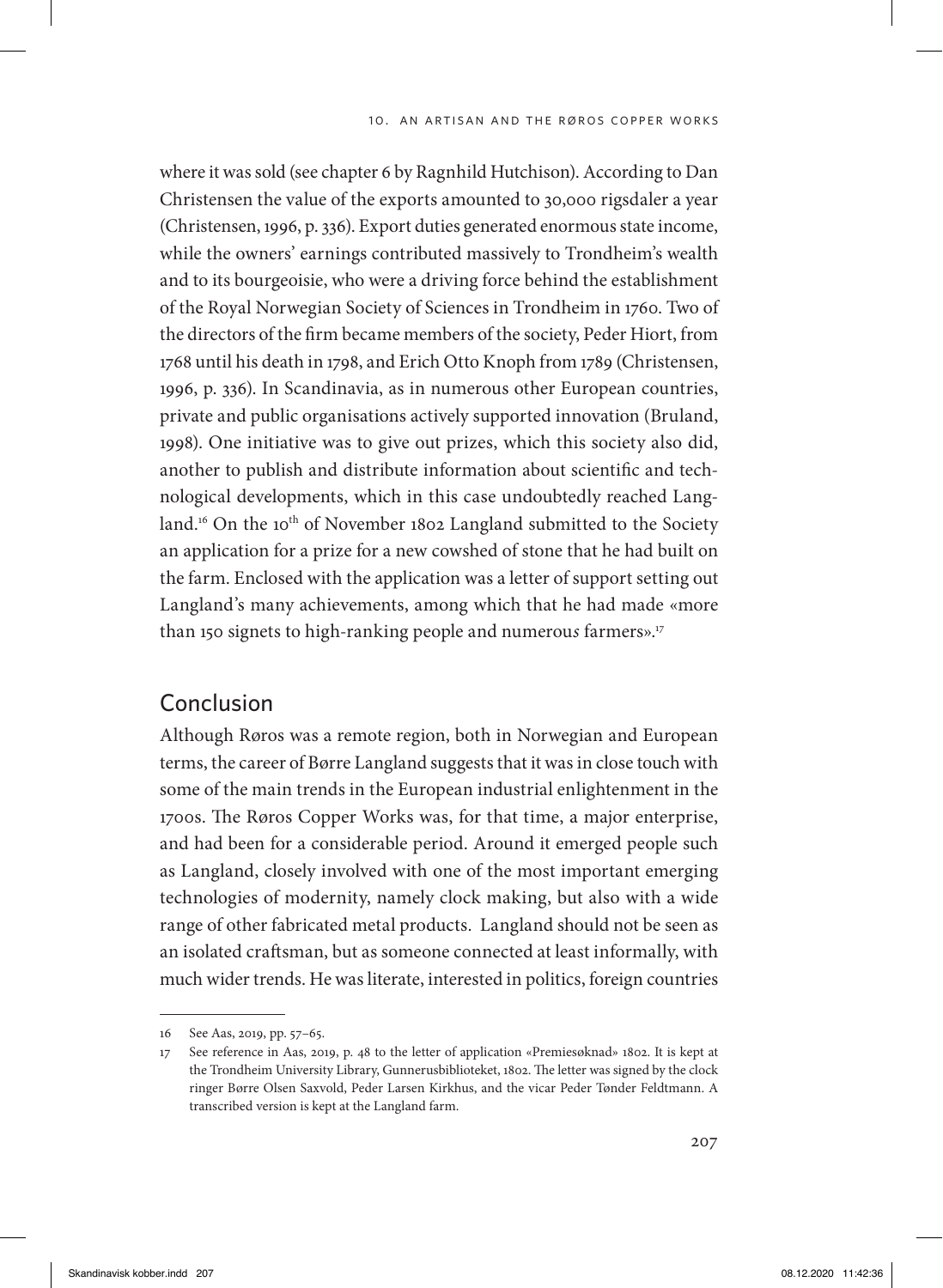and world events. His links with Peder Hiort gave him a connection to the main intellectual currents of the time, while his travels to Stjärnsunds Manufactory connected him to the frontiers of the technology. The European industrial enlightenment seems to have spread, via figures such as Langland, into remote Norway, connecting even this peripheral region with the main dynamics of European change.

## References

#### *Primary source manuscript*

Hans Børre Hansen Langland's diary (1765–1807): «Journal heller Diarium Som jeg haver at opteine det jeg gjør i min Proffession, saa jeg kand see Enten jeg er debitor Eller Creditor skyldig, heller skal have, og om Nogen betinger Noget enten det er fuldbyrdet heller iche». Held in Statsarkivet Trondheim, Privatarkiv 46.

#### *Secondary sources*

- Aas, H. W. (2019). *Klokkemakeren i Ålen Kunnskapskultur i Røros Kobberverks Sirkumferens, 1732–1821*. Master thesis, IAKH, University of Oslo.
- Allen, R. C. (2009). *The British industrial revolution in global perspective*. Cambridge: Cambridge University Press.
- Berg, M. & Clifford, H. (Eds.) (1999). *Consumers and luxury: Consumer culture in Europe 1650*–*1850*. Manchester: Manchester University Press.
- Bruland, K. (1998). Skills, learning and the international diffusion of technology: A perspective on Scandinavian industrialization. In M. Berg & K. Bruland (Eds.), *Technological revolutions in Europe* (pp. 161–187). Cheltenham: Edward Elgar Publishing Limited.

Cipolla, C. M. (1967). *Clocks and culture, 1300–1700*, London: Collins.

- Cummins, N. & Gráda, C. Ó. (2019). Artisanal skills, watchmaking, and the Industrial Revolution: Prescot and beyond. (Competitive Advantage in the Global Economy (CAGE) Online Working Paper Series 440). Retrieved from https://ideas.repec. org/p/cge/wacage/440.html
- Christensen, D. (1996). *Det Moderne Projekt: Teknik* & *kultur i Danmark-Norge 1750- (1814)–1850*. Copenhagen: Gyldendal.
- Dahle, H. (1894). *Røros kobberværk 1644*–*1894*, Trondheim.
- Gjerkaas, E. (1990). *Bestefarsklokker: Om gulvurets historie, stil og funksjon.* Oslo: Huitfeldt.
- Ingstad, O. (1980). *Urmakerkunst i Norge. Fra midten av 1500-årene til laugstidens slutt*. Oslo: Gyldendal.
- Kjønstad, L. et al. (2000). *Fugit Irreparable Tempus: (Tiden Flyr Ugjenkallelig): Klokkemakere og utbredelsen av gulvklokker i to Nord-Trønderske kommuner i 1980:*